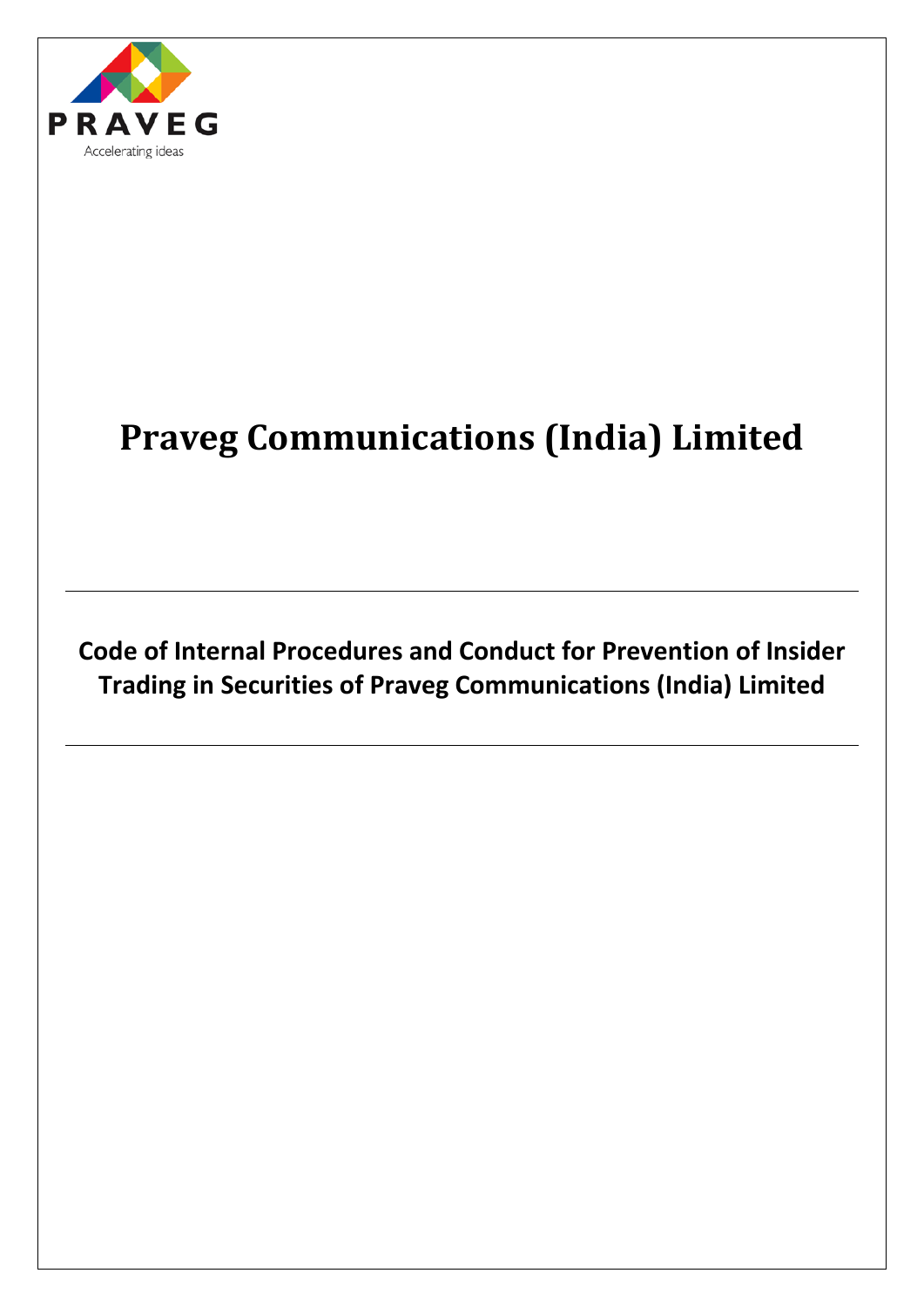

#### **PREFACE**

Regulation 9 of Securities and Exchange Board of India (Prohibition of Insider Trading) Regulations, 2015 as amended from time to time ("The Regulations"), mandate the every Listed Company to formulate a code of conduct to regulate, monitor and report trading by its designated persons and immediate relatives of designated persons towards achieving compliance with the regulations, adopting the minimum standards set out in Schedule B to the regulations ("Insider Code"), without diluting the provisions of these regulations in any manner.

This Code has been reviewed, approved, amended and renamed by the Board of Directors of the **Praveg Communications (India) Limited** (Formerly known as Sword And Shield Pharma Limited) ("the Company") by inserting the new principles as set out in the amended Regulations and shall come into effect from April 1, 2019.

#### **DEFINITIONS**

- 1) "Act" means the Securities and Exchange Board of India Act, 1992.
- 2) "Board" means the Board of Directors of the Company.
- 3) "Code" or "Code of Conduct" shall mean the Code of Internal Procedures and Conduct for Prevention of Insider Trading in Securities by insiders of Praveg Communications (India) Limited (Formerly known as Sword And Shield Pharma Limited) as amended from time to time.
- 4) "Company" means Praveg Communications (India) Limited (Formerly known as Sword And Shield Pharma Limited).
- 5) "Compliance Officer" means any senior officer, designated so and reporting to the board of directors who is financially literate and is capable of appreciating requirements for legal and regulatory compliance under these regulations and who shall be responsible for compliance of policies, procedures, maintenance of records, monitoring adherence to the rules for the preservation of unpublished price sensitive information, monitoring of trades and the implementation of the codes specified in these regulations under the overall supervision of the board of directors of the company.

Explanation - the term, "financially literate" shall mean a person who has the ability to read and understand basic financial statements i.e. balance sheet, profit and loss account, and statement of cash flows.

- 6) "Connected Person" means:
	- A. any person who is or has during the six months prior to the concerned act been associated with a company, directly or indirectly, in any capacity including by reason of frequent communication with its officers or by being in any contractual, fiduciary or employment relationship or by being a director, officer or an employee of the company or holds any position including a professional or business relationship between himself and the company whether temporary or permanent,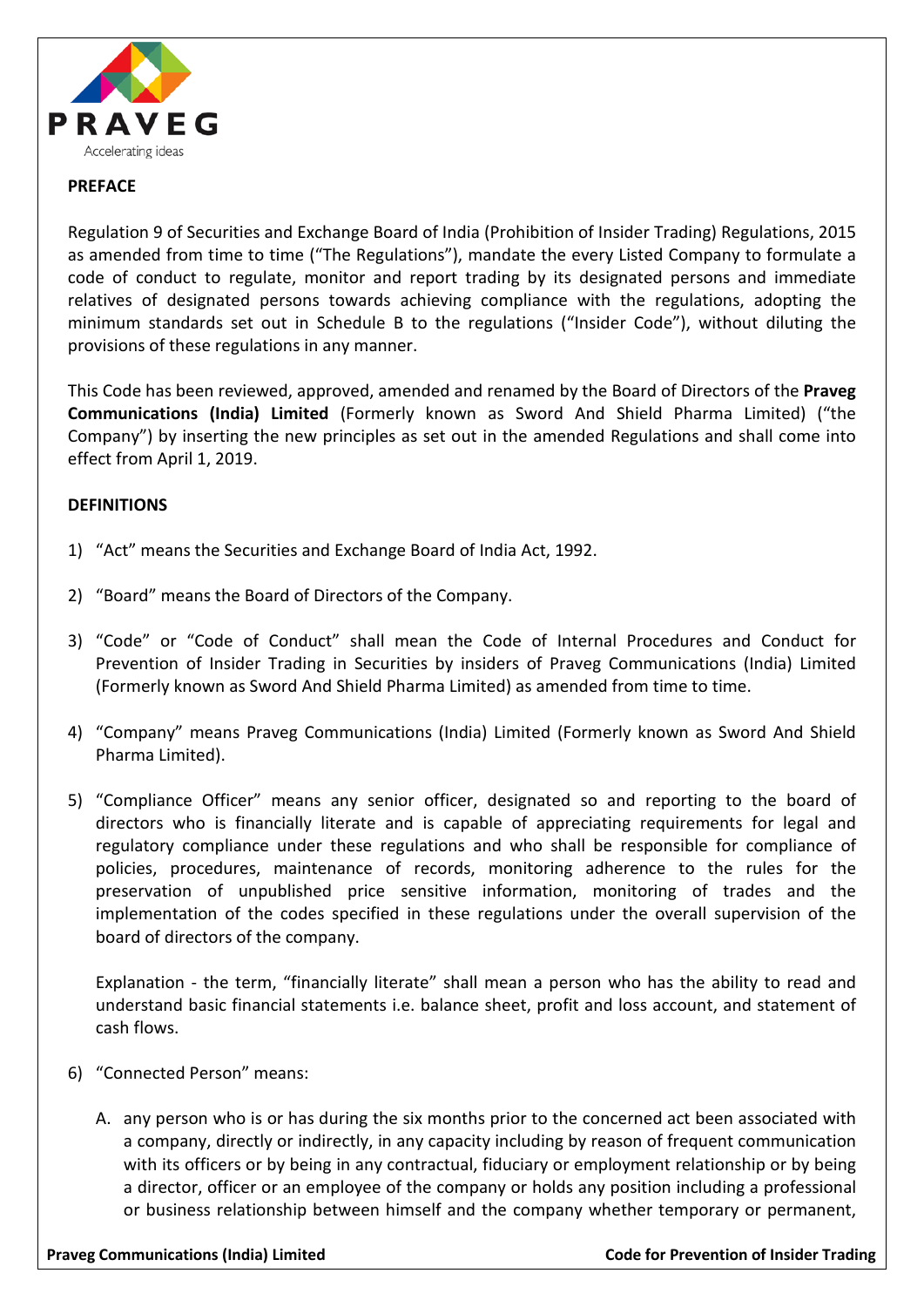

that allows such person, directly or indirectly, access to unpublished price sensitive information or is reasonably expected to allow such access.

- B. Without prejudice to the generality of the foregoing, the persons falling within the following categories shall be deemed to be connected persons unless the contrary is established,
	- (a) an immediate relative of connected persons specified in clause (i); or
	- (b) a holding company or associate company or subsidiary company; or
	- (c) an intermediary as specified in section 12 of the Act or an employee or director thereof; or
	- (d) an investment company, trustee company, asset management company or an employee or director thereof; or
	- (e) an official of a stock exchange or of clearing house or corporation; or
	- (f) a member of board of trustees of a mutual fund or a member of the board of directors of the asset management company of a mutual fund or is an employee thereof; or
	- (g) a member of the board of directors or an employee, of a public financial institution as defined in section 2 (72) of the Companies Act, 2013; or
	- (h) an official or an employee of a self-regulatory organization recognized or authorized by the Board; or
	- (i) a banker of the company; or
	- (j) a concern, firm, trust, Hindu undivided family, company or association of persons wherein a director of a company or his immediate relative or banker of the company, has more than ten percent of the holding or interest;
- 7) "Dealing in Securities" means an act of subscribing to, buying, selling or agreeing to subscribe to, buy, sell or deal in the securities of the Company either as principal or agent.
- 8) Designated Employee(s) shall include :
	- A. every employee in the grade of General Managers and above;
	- B. every employee in the finance, accounts and secretarial department as may be determined and informed by the Compliance Officer; and
	- C. any other employee as may be determined and informed by the Compliance Officer from time to time.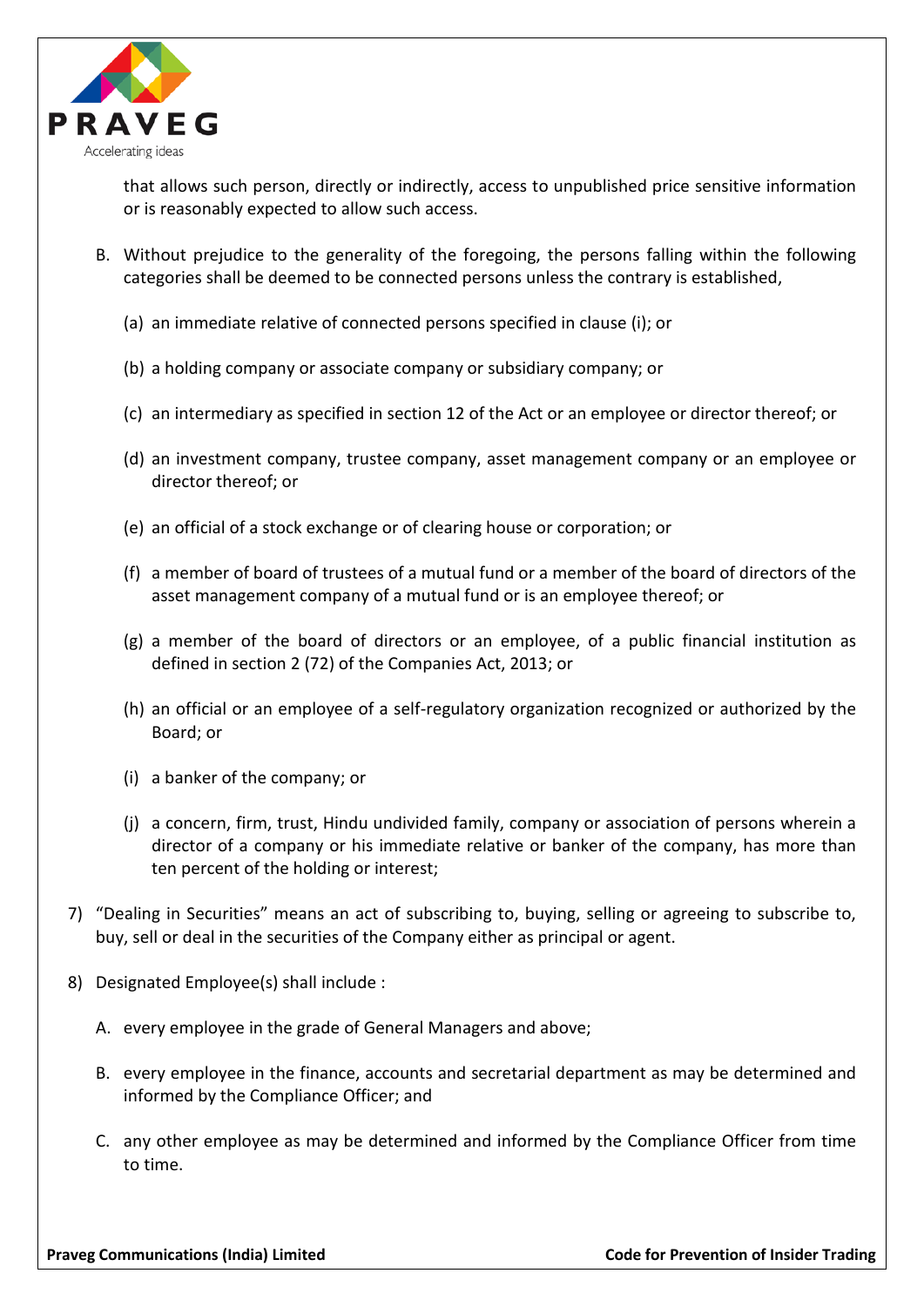

- 9) "Designated Person(s)" shall mean and includes the Directors, Connected Persons, the Designated Employees and the Promoters and Promoter Group.
- 10) "Director" means a member of the Board of Directors of the Company.
- 11) "Employee" means every employee of the Company including the Directors in the employment of the Company.
- 12) "Generally available Information" means information that is accessible to the public on a nondiscriminatory basis.
- 13) "Immediate Relative" means a spouse of a person, and includes parent, sibling, and child of such person or of the spouse, any of whom is either dependent financially on such person, or consults such person in taking decisions relating to trading in securities.
- 14) "Insider" means any person who,
	- A. a connected person; or
	- B. in possession of or having access to unpublished price sensitive information.
- 15) "Key Managerial Person" means person as defined in Section 2(51) of the Companies Act, 2013.
- 16) "Need to Know" basis means that Unpublished Price Sensitive Information should be disclosed only to those within the Company who need the information to discharge their duty and whose possession of such information will not give rise to a conflict of interest or appearance of misuse of the information.
- 17) "Promoter" shall have the meaning assigned to it under the Securities and Exchange Board of India (Issue of Capital and Disclosure Requirements) Regulations, 2018 or any modification thereof;
- 18) "Promoter Group" shall have the meaning assigned to it under the Securities and Exchange Board of India (Issue of Capital and Disclosure Requirements) Regulations, 2018 or any modification thereof;
- 19) "Securities" shall have the meaning assigned to it under the Securities Contracts (Regulation) Act, 1956 (42 of 1956) or any modification thereof except units of a mutual fund;
- 20) "Takeover regulations" means the Securities and Exchange Board of India (Substantial Acquisition of Shares and Takeovers) Regulations, 2011 and any amendments thereto;
- 21) "Trading" means and includes subscribing, buying, selling, dealing, or agreeing to subscribe, buy, sell, deal in any securities, and "trade" shall be construed accordingly;
- 22) "Trading Day" means a day on which the recognized stock exchanges are open for trading;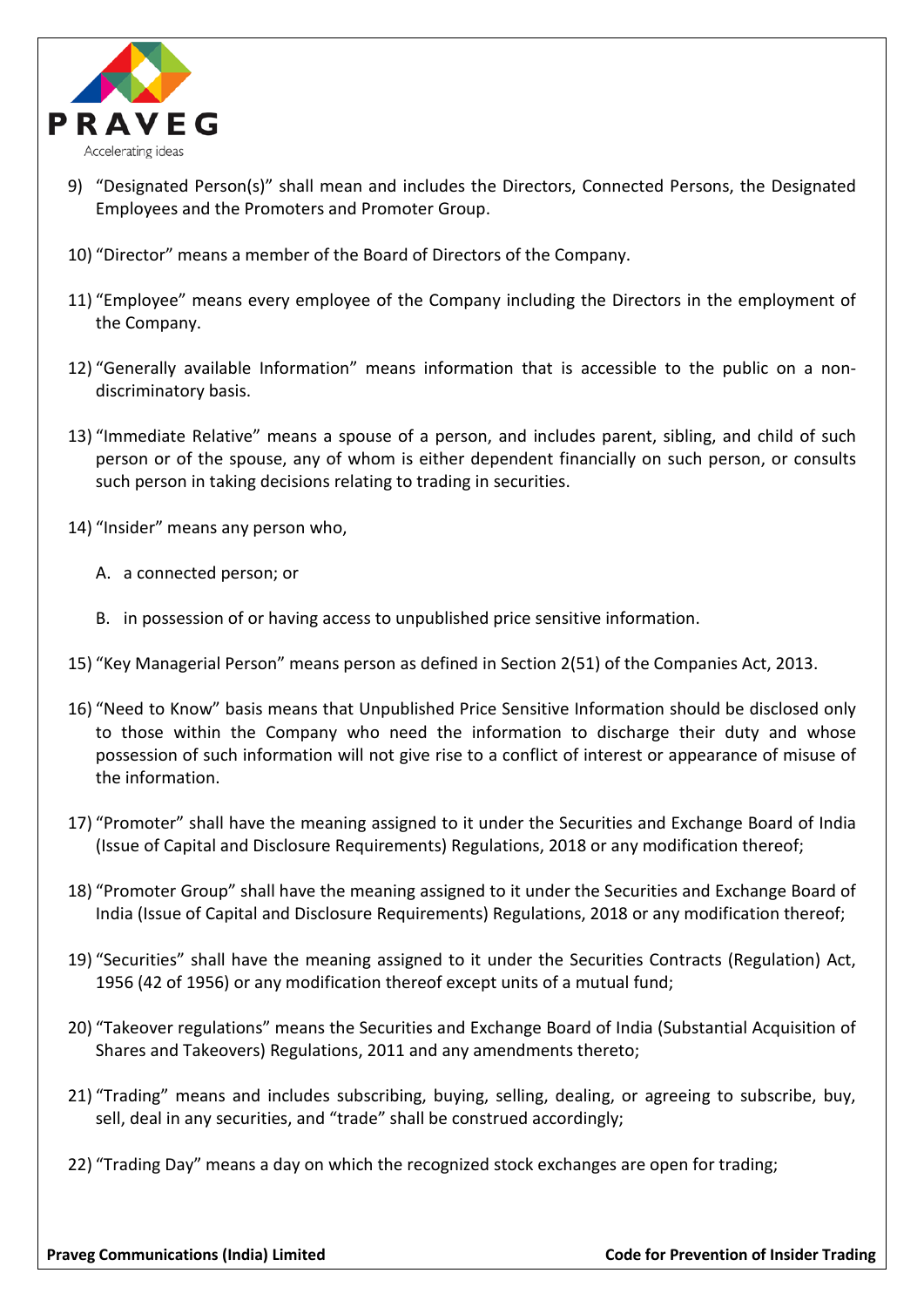

- 23) "Unpublished Price Sensitive Information" means: means any information, relating to a company or its securities, directly or indirectly, that is not generally available which upon becoming generally available, is likely to materially affect the price of the securities and shall, ordinarily including but not restricted to, information relating to the following:
	- A. financial results;
	- B. dividends;
	- C. change in capital structure;
	- D. mergers, de-mergers, acquisitions, delistings, disposals and expansion of business and such other transactions; and
	- E. changes in key managerial personnel.
- 24) "Regulations" shall mean the Securities & Exchange Board of India (Prohibition of Insider Trading) Regulations, 2015 and any amendments thereto.

Words and expressions used and not defined in these regulations but defined in the Securities and Exchange Board of India Act, 1992 (15 of 1992), the Securities Contracts (Regulation) Act, 1956 (42 of 1956), the Depositories Act, 1996 (22 of 1996) or the Companies Act, 2013 (18 of 2013) and rules and regulations made thereunder shall have the meanings respectively assigned to them in those legislation.

#### **DUTIES OF COMPLIANCE OFFICER**

The compliance officer shall report to the board of directors and in particular, shall provide reports to the Chairman of the Audit Committee or to the Chairman of the board of directors at such frequency as may be stipulated by the board of directors or head(s) of the organization but not less than once in a year.

The Compliance Officer shall assist all employees in addressing any clarifications regarding the Regulation and Company's Code of Conduct.

# **PRESERVATION OF "PRICE SENSITIVE INFORMATION"**

- A. All information shall be handled within the Company on a need-to-know basis and no unpublished price sensitive information shall be communicated to any person except in furtherance of legitimate purposes, performance of duties or discharge of legal obligations.
- B. Unpublished price sensitive information may be communicated, provided, allowed access to or procured, in connection with a transaction which entails: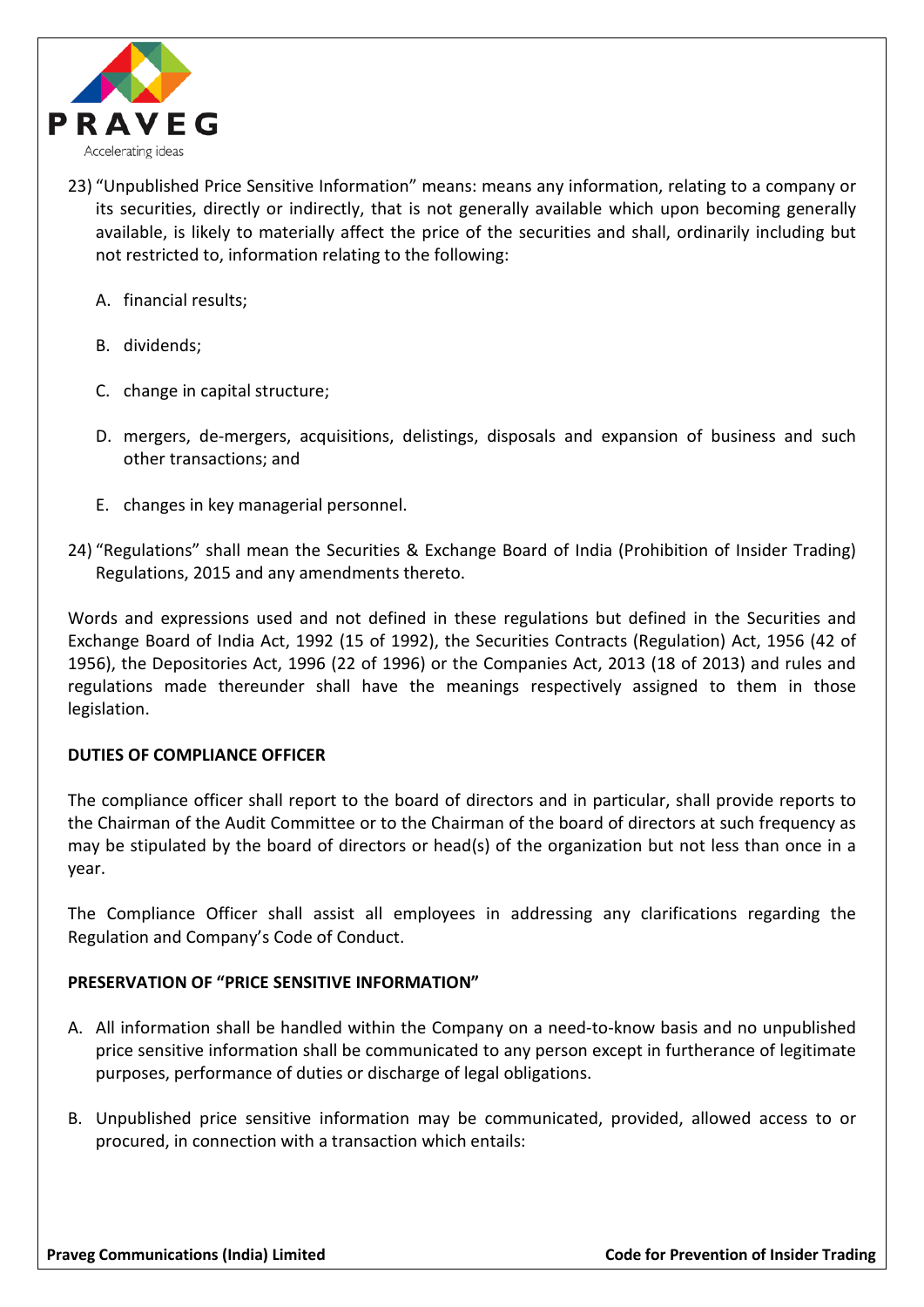

- (a) an obligation to make an open offer under the takeover regulations where the Board of Directors of the Company is of informed opinion that the sharing of such information is in the best interests of the Company; or
- (b) not attracting the obligation to make an open offer under the takeover regulations but where the Board of Directors of the Company is of informed opinion that the sharing of such information is in the best interests of the Company and the information that constitute unpublished price sensitive information is disseminated to be made generally available at least two trading days prior to the proposed transaction being effected in such form as the Board of Directors may determine to be adequate and fair to cover all relevant and material facts.
- (c) For the purpose of sub-clauses (a) and (b) above, the Board of Directors shall require the parties to execute agreements to contract confidentiality and non-disclosure obligations on the part of such parties and such parties shall keep information so received confidential, except for the above purpose of sub-clauses (a) and (b) above and shall not otherwise trade in securities of the Company when in possession of unpublished price sensitive information
- C. Limited access to confidential information:

Files containing confidential information shall be kept secure. Computer files must have adequate security of login and password.

# **MAINTENANCE OF STRUCTURED DIGITAL DATABASE**

The Company shall maintain a structured digital database containing the names of such persons or entities as the case may be with whom, information is shared under this code read with Regulations, along with the Permanent Account Number or any other identifier authorized by law where Permanent Account Number is not available.

The said digital database shall be maintained with adequate internal controls and checks such as time stamping and audit trails to ensure non-tampering of the database.

#### **PRE-CLEARANCE OF TRADES**

All Designated Persons, who intend to deal in the securities of the Company when the trading window is opened and if the dealing in securities exceeds 50000 Equity Shares, should pre-clear the transaction.

The pre-dealing procedure shall be hereunder:

A. An application shall be made in the prescribed Form *(Annexure 1)* to the Compliance officer indicating the estimated number of securities that the Specified Person intends to deal in, the details as to the depository with which he has a security account, the details as to the securities in such depository mode and such other details as may be required by any rule made by the company in this behalf.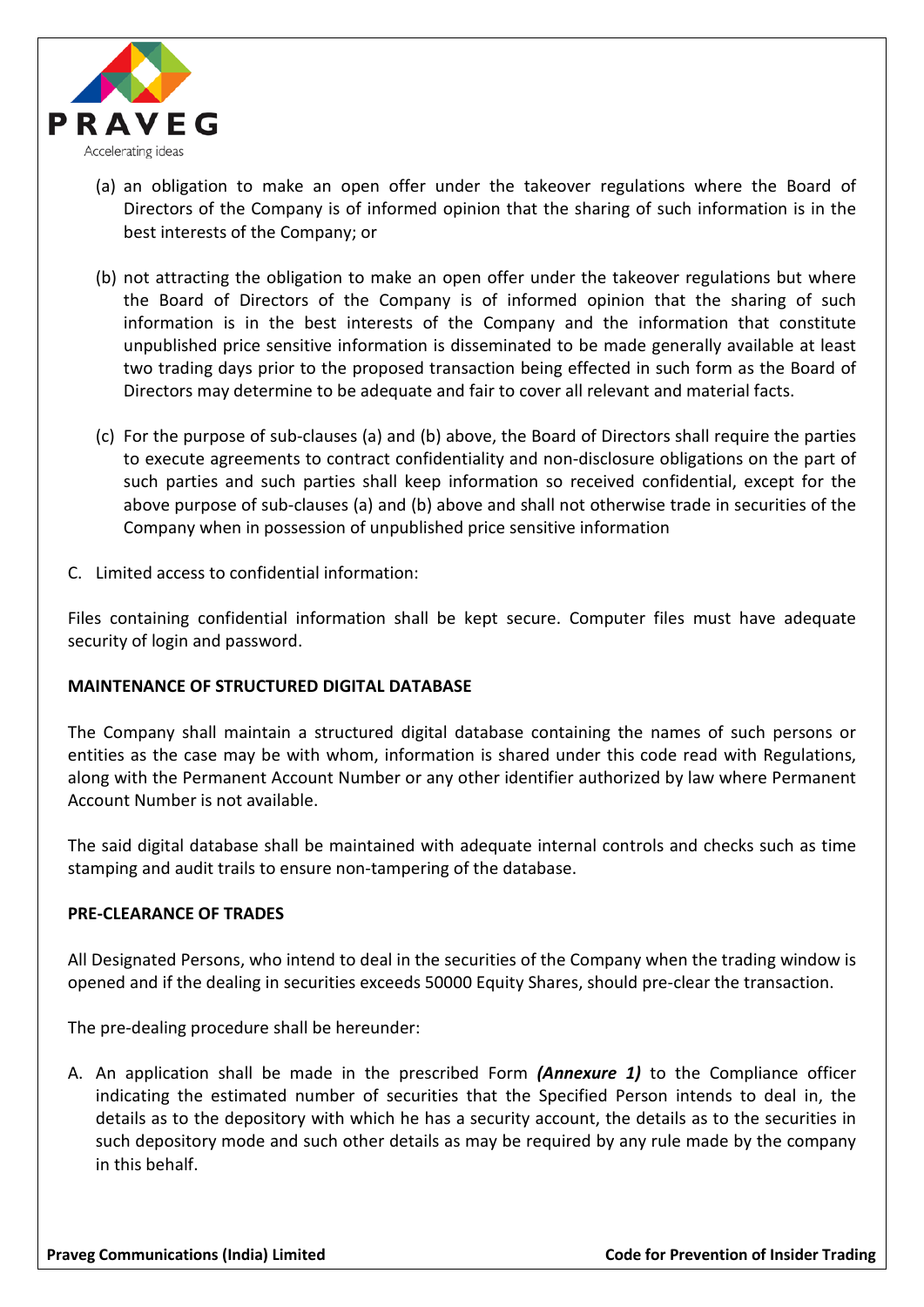

- B. A Declaration in the prescribed form *(Annexure 2)* shall be made to the Company by such Specified Person specifying, inter alia, the following clauses, as may be applicable:
	- a) That the employee/director/officer does not have any access or has not received "Price Sensitive Information" up to the time of signing the Declaration.
	- b) That in case the Designated Person has access to or receives "Price Sensitive Information" after the signing of the Declaration but before the execution of the transaction he/she shall inform the Compliance Officer of the change in his position and that he/she would completely refrain from dealing in the securities of the Company till the time such information becomes public.
	- c) That he/she has not contravened the code of conduct for prevention of insider trading as notified by the Company from time to time.
	- d) That he/she undertake to submit the necessary report within two days of execution of the transaction / a 'Nil' report if the transaction is not undertaken.
	- e) That he/she execute the deal within 7 trading days of the receipt of approval, failing which he/she shall seek pre-clearance again.
	- f) That he/she has made a full and true disclosure in the matter.
- C. All Designated Persons shall execute their order in respect of securities of the Company within seven trading days after the approval of pre-clearance in the prescribed form *(Annexure 3).*
- D. The Designated Person shall file within 2 (two) days of the execution of the deal, the details of such deal and in case the transaction is not undertaken, a report to that effect to the Compliance Officer in the prescribed form *(Annexure 4).*
- E. Trades must be executed within seven days after the approval is given, failing which fresh preclearance would be needed for the trades to be executed.
- F. All Designated Persons who buy or sell any number of shares of the Company shall not enter into an opposite transaction i.e. sell or buy any number of shares during the next six months following the prior transaction. All Designated Persons shall also not take positions in derivative transactions in the shares of the Company at any time. The compliance officer may be empowered to grant relaxation from strict application of such restriction for reasons to be recorded in writing provided that such relaxation does not violate these regulations.
- G. In case of any contra trade be executed, inadvertently or otherwise, in violation of such a restriction, the profits from such trade shall be liable to be disgorged for remittance to the Securities and Exchange Board of India (SEBI) for credit to the Investor Protection and Education Fund administered by SEBI under the Act.

Provided that this shall not be applicable for trades pursuant to exercise of stock options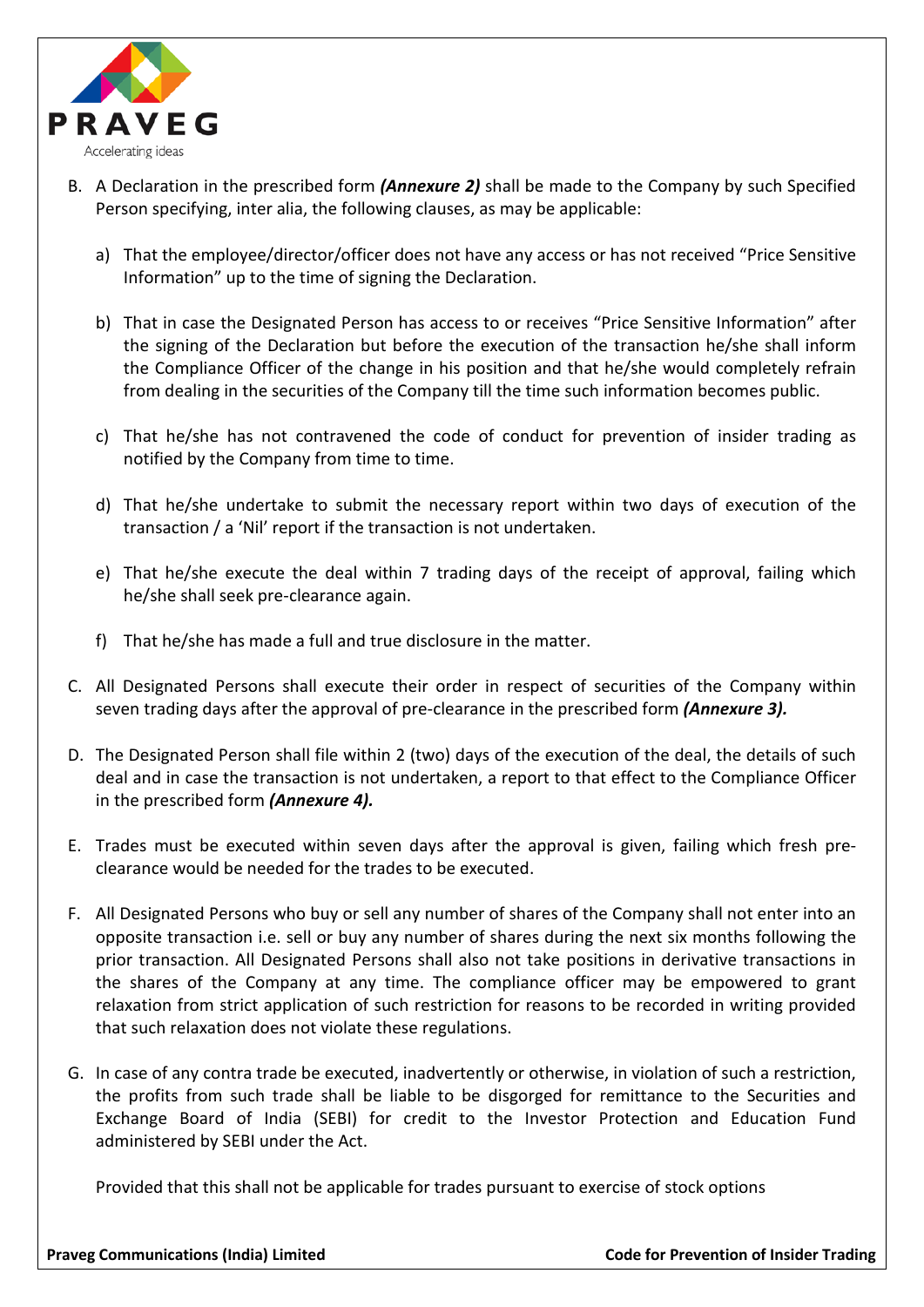

H. In case of subscription in the primary market (initial public offers), the above mentioned entities shall hold their investments for a minimum period of 30 days.

Provided that the holding period would commence when the securities are actually allotted.

I. The Compliance Officer may waive off the holding period in case of sale of securities in personal emergency after recording reasons for the same. However, no such sale will be permitted when the Trading window is closed.

#### **PREVENTION OF MISUSE OF "UNPUBLISHED PRICE SENSITIVE INFORMATION"**

Employees and connected persons designated on the basis of their functional role in the Company shall be governed by an internal code of conduct governing dealing in securities.

#### **A. Trading Plan:**

An insider shall be entitled to formulate a trading plan for dealing in securities of the Company and present it to the Compliance Officer for approval and public disclosure pursuant to which trades may be carried out on his behalf in accordance with such plan.

#### **B. Trading Plan shall:**

- a) not entail commencement of trading on behalf of the insider earlier than six months from the public disclosure of the plan;
- b) not entail trading for the period between the twentieth trading day prior to the last day of any financial period for which results are required to be announced by the issuer of the securities and the second trading day after the disclosure of such financial results;
- c) entail trading for a period of not less than twelve months;
- d) not entail overlap of any period for which another trading plan is already in existence;
- e) set out either the value of trades to be effected or the number of securities to be traded along with the nature of the trade and the intervals at, or dates on which such trades shall be effected; and
- f) not entail trading in securities for market abuse.

The Compliance Officer shall review the trading plan to assess whether the plan would have any potential for violation of these regulations. However he shall be entitled to seek such express undertakings as may be necessary to enable such assessment and to approve and monitor the implementation of this plan.

Provided that pre-clearance of trades shall not be required for a trade executed as per an approved trading plan.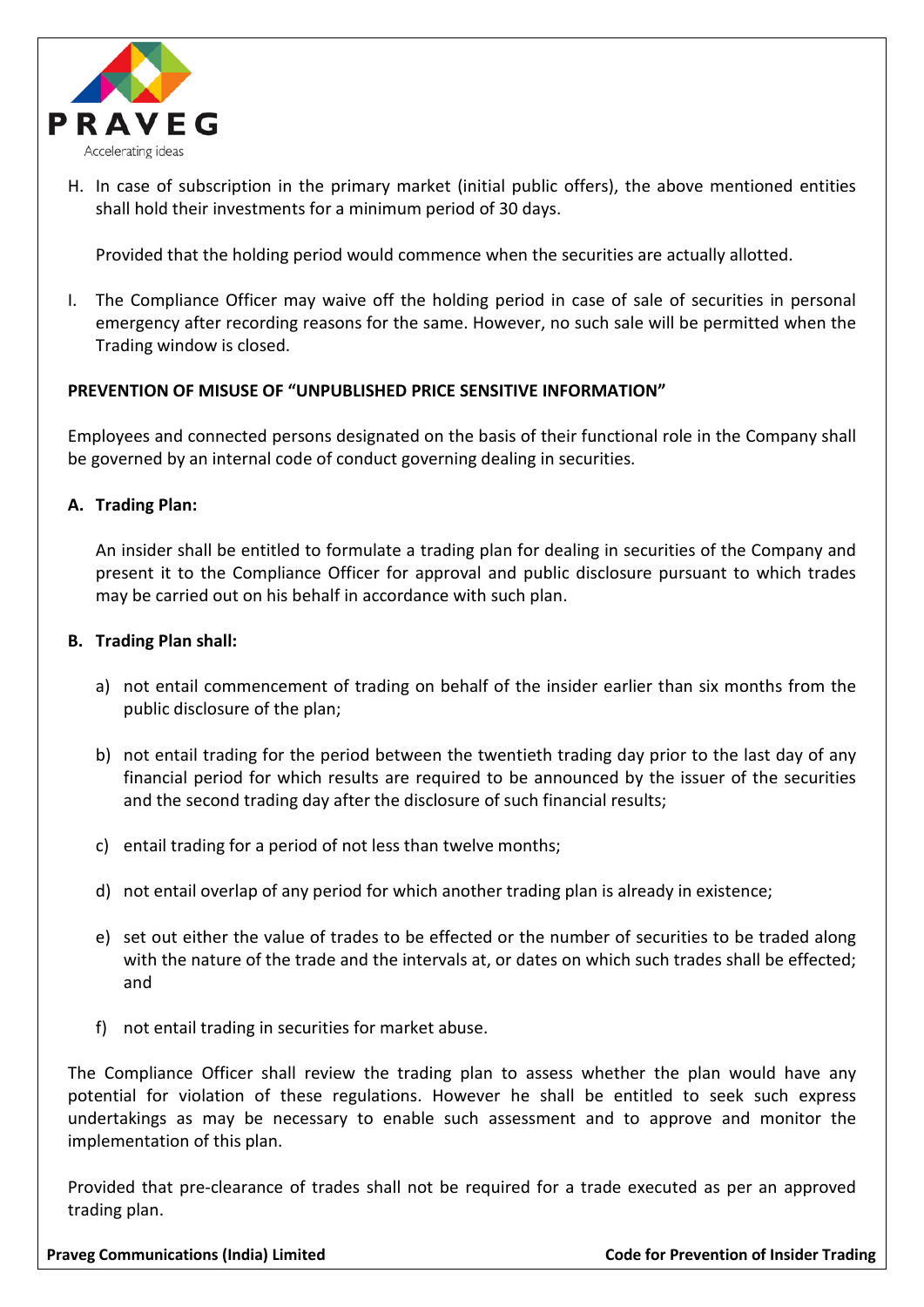

Provided further that trading window norms and restrictions on contra trade shall not be applicable for trades carried out in accordance with an approved trading plan.

The Trading Plan once approved shall be irrevocable and the Insider shall mandatorily have to implement the plan, without being entitled to either deviate from it or to execute any trade in the securities outside the scope of the trading plan.

However, the implementation of the trading plan shall not be commenced, if any unpublished price sensitive information in possession of insider at the time of formulation of plan has not become generally available at the time of commencement of implementation. The commencement of the Plan shall be deferred until such unpublished price sensitive information becomes generally available information. Further, the Insider shall also not be allowed to deal in securities of the Company, if the date of trading in securities of the Company, as per the approved Trading Plan, coincides with the date of closure of Trading Window announced by the Compliance Officer.

Upon approval of the trading plan, the compliance officer shall notify the plan to the stock exchanges on which the securities are listed.

#### **TRADING WINDOW**

- A. The trading period, i.e. the trading period of the stock exchanges, called 'trading window", is available for trading in the Company's securities.
- B. The trading window shall be, inter alia, closed at least 7 days prior to and during the time the unpublished price sensitive information is published.
- C. When the trading window is closed, the Designated Persons shall not trade in the Company's securities in such period.
- D. All Designated Persons shall conduct all their dealings in the securities of the Company only in a valid trading window and shall not deal in any transaction involving the purchase or sale of the Company's securities during the periods when the trading window is closed, as referred to in Sub-Clause No. (B) above or during any other period as may be specified by the Company from time to time.
- E. In case of ESOPs, exercise of option may be allowed in the period when the trading window is closed. However, sale of shares allotted on exercise of ESOPs shall not be allowed when trading is closed.

The Compliance Officer shall intimate the closure of trading window to all the designated person(s) of the Company when he determines that a designated person or class of designated persons can reasonably be expected to have possession of unpublished price sensitive information. Such closure shall be imposed in relation to such securities to which such unpublished price sensitive information relates.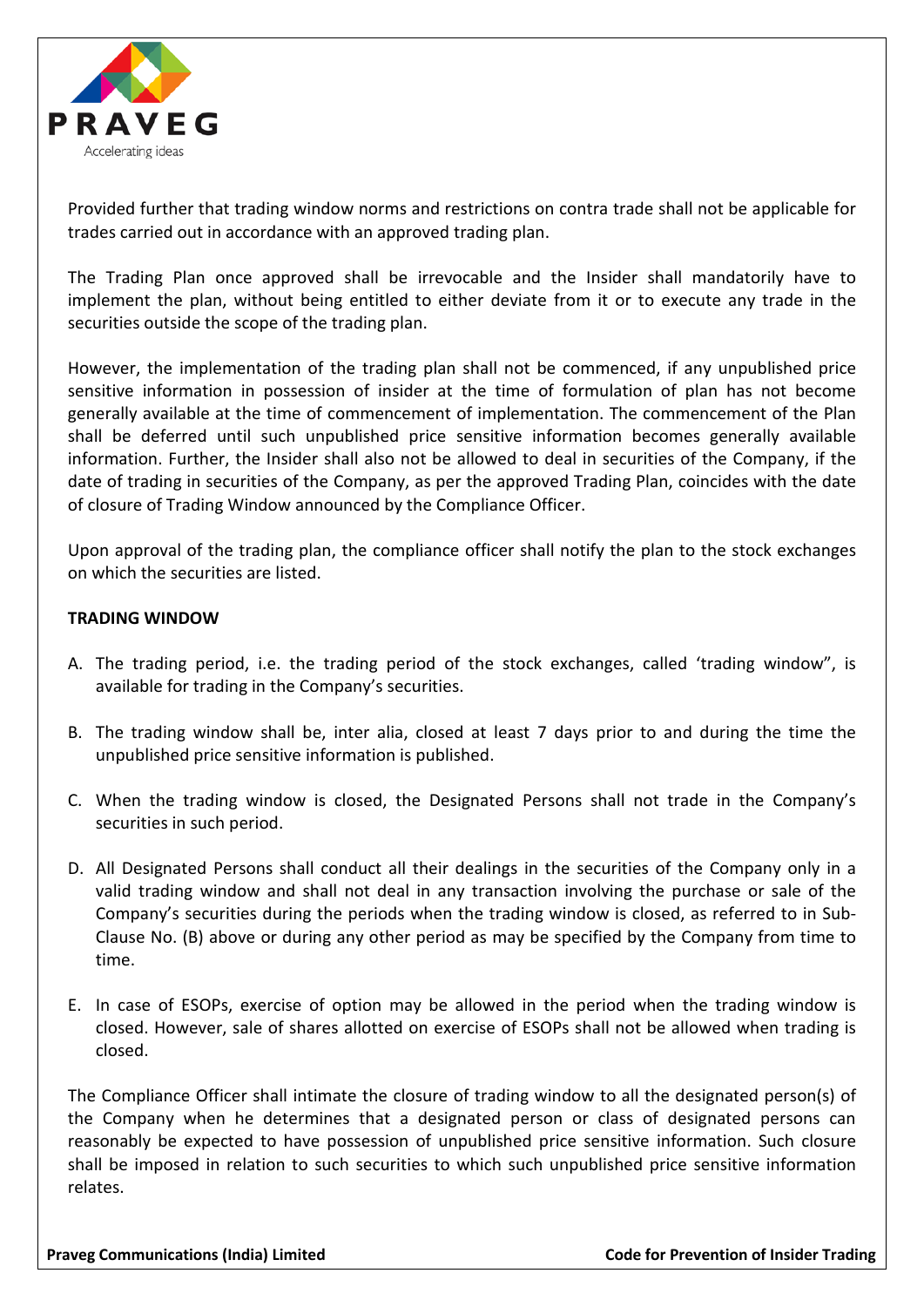

The Compliance Officer after taking into account various factors including the unpublished price sensitive information in question becoming generally available and being capable of assimilation by the market, shall decide the timing for re-opening of the trading window, however in any event it shall not be earlier than forty-eight hours after the information becomes generally available.

## **GENERAL PROVISION ON DISCLOSURE OF TRADING BY INSIDERS:**

The disclosures to be made by any person under this Code shall also include those relating to trading by such person's immediate relatives, and by any other person for whom such person takes trading decisions.

The disclosures of trading in securities shall also include trading in derivatives of securities and the traded value of the derivatives shall be taken into account for purposes of this Code.

The disclosures made under this Code shall be maintained for a period of five years.

## **REPORTING REQUIREMENTS FOR TRANSACTION IN SECURITIES**

#### **A. Initial Disclosure:**

- a) Every promoter, member of the promoter group, Key Managerial Personnel and Director of the Company, within thirty days of the regulations taking effect, shall forward to the Company the details of holdings in securities of the Company presently held by them as on the date of the regulations taking effect in the prescribed Form *(Annexure 5).*
- b) Every person on appointment as a key managerial personnel or a director of the Company or upon becoming a promoter or member of the promoter group shall disclose his holding of securities of the Company as on the date of appointment or becoming a promoter or member of the promoter group, to the Company within seven days of such appointment or becoming a promoter or member of the promoter group in the prescribed Form *(Annexure 6).*

#### **B. Continual Disclosure:**

Every promoter, member of the promoter group, designated person and director of the Company shall disclose to the Company in the prescribed form *(Annexure 7),* the number of such securities acquired or disposed of within two trading days of such transaction if the value of the securities traded, whether in one transaction or a series of transactions over any calendar quarter, aggregates to a traded value in excess of Rs. Ten lakhs.

The disclosure shall be made within 2 working days of:

- a) the receipt of intimation of allotment of shares, or
- b) the acquisition or sale of shares or voting rights, as the case may be.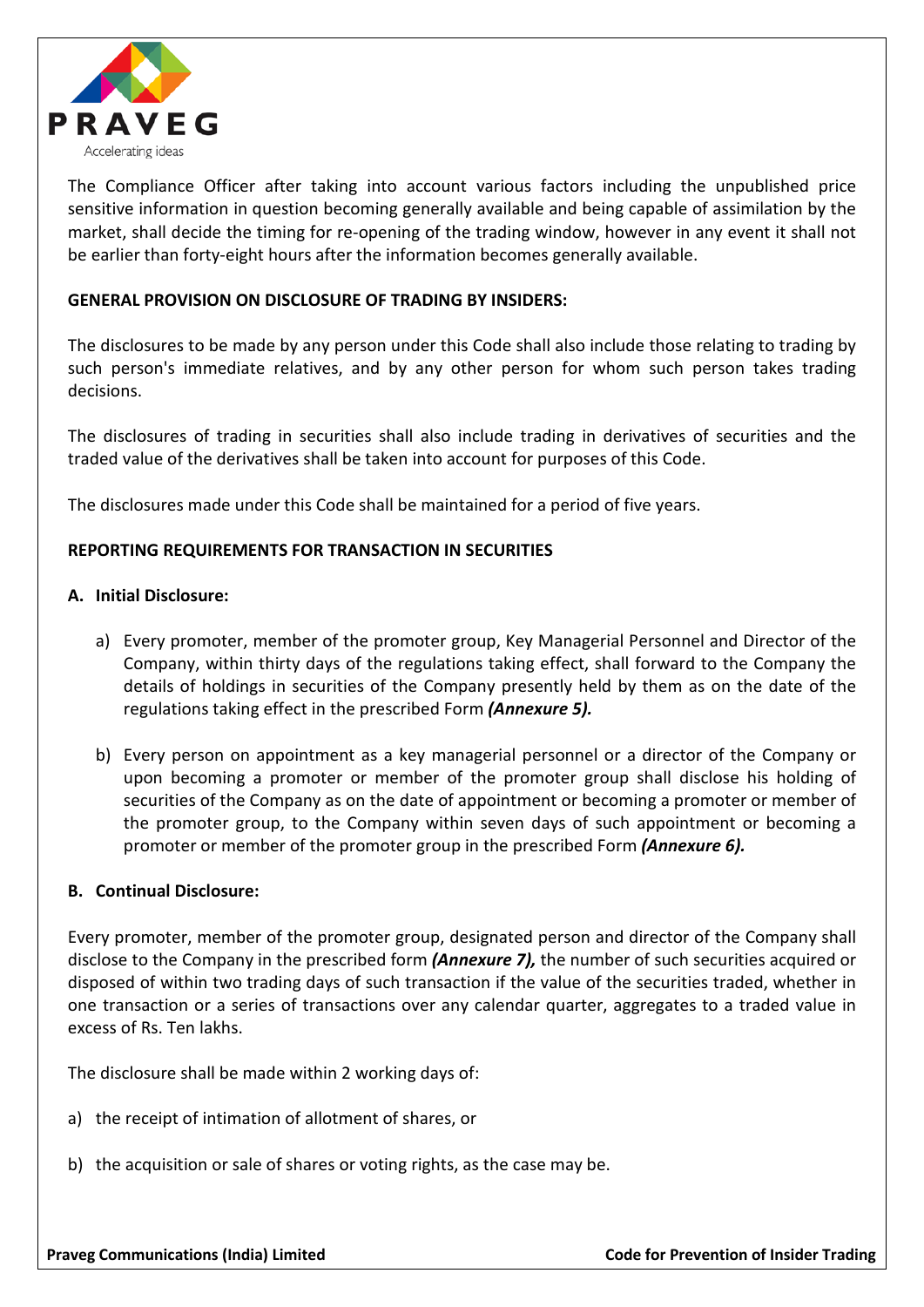

# **C. Disclosure by other Connected Person:**

The Company may at its discretion require any other connected person or class of connected persons to make disclosures of holding and trading in securities of the Company in the prescribed form *(Annexure 8)* in order to monitor the compliance with this Code.

#### **DISCLOSURE BY THE COMPANY TO THE STOCK EXCHANGES**

Within 2 days of the receipt of intimation under Sub-Clause 10(B), the Compliance Officer shall disclose to all Stock Exchanges on which the Company is listed, the information received.

The Compliance officer shall maintain records of all the declarations in the appropriate form given by the promoter, member of the promoter group, designated person and director for a minimum period of five years.

#### **DISSEMINATION OF PRICE SENSITIVE INFORMATION**

- A. No information shall be passed by Designated Persons by way of making a recommendation for the purchase or sale of securities of the Company.
- B. Disclosure/dissemination of Price Sensitive Information with special reference to analysts, media persons and institutional investors:
	- a) Only public information to be provided.
	- b) Simultaneous release of information after every such meet.

#### **PENALTY FOR CONTRAVENTION OF THE CODE OF CONDUCT**

- A. Every Designated Person(s) shall be individually responsible for complying with the provisions of the Code (including to the extent the provisions hereof are applicable to his/her dependents).
- B. Any Designated Person who trades in securities or communicates any information for trading in securities, in contravention of this Code may be penalized and appropriate action may be taken by the Company.
- C. Designated Persons who violate the Code shall also be subject to disciplinary action by the Company, which may include wage freeze, suspension, ineligibility for future participation in employee stock option plans, etc.
- D. The action by the Company shall not preclude SEBI from taking any action in case of violation of SEBI (Prohibition of Insider Trading) Regulations, 2015 or any amendments thereof.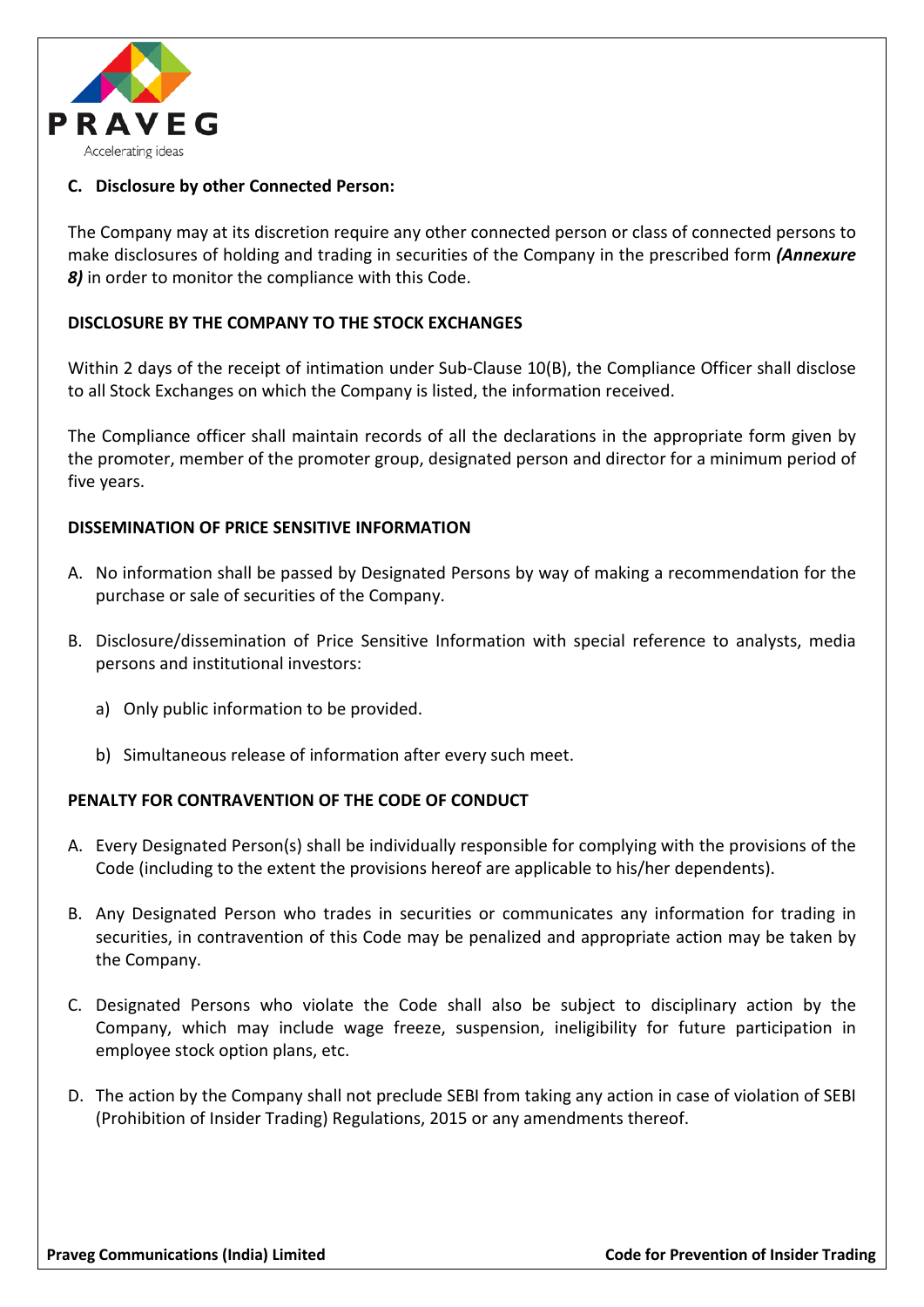

# **CODE OF FAIR DISCLOSURE AND CONDUCT AND POLICY FOR DETERMINATION OF LEGITIMATE PURPOSES**

The Code of Practices and Procedures for Fair Disclosure of Unpublished Price Sensitive Information shall be adopted separately and shall form part of this code along with the policy for determination of "Legitimate Purposes"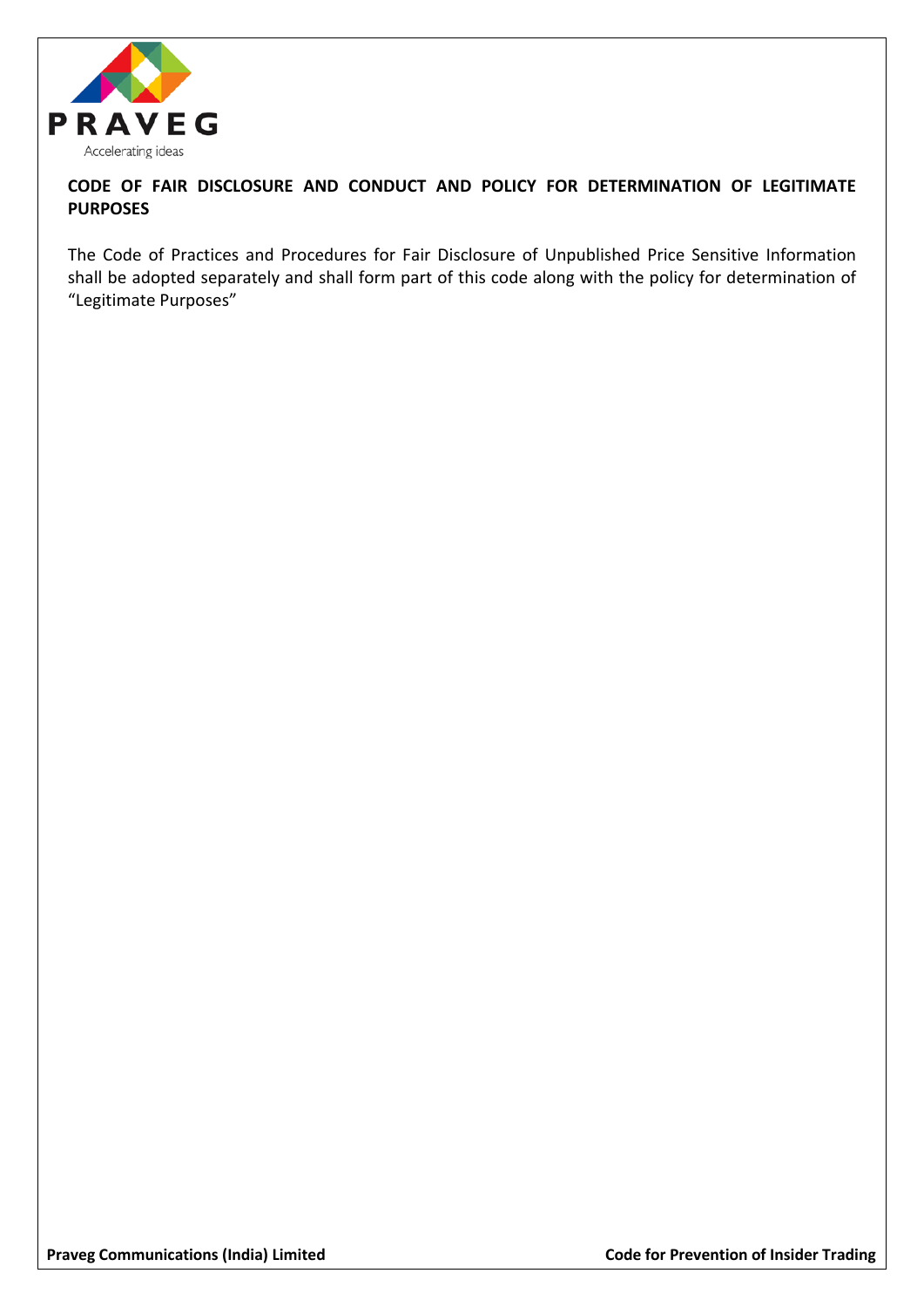

#### **Specimen of Application for Pre-clearance Approval**

Date:

To, Compliance Officer Praveg Communications (India) Limited (Formerly known as Sword and Shield Pharma Ltd) 101-102, Shanti Arcade, 132' Ring Road, Naranpura, Ahmedabad - 380013

Dear Sir,

#### **Sub: Application for pre-clearance approval in securities of the Company.**

Pursuant to the provisions of the SEBI (Prohibition of Insider Trading) Regulations, 2015, as amended from time to time and the Company's Code of Internal Procedures and Conduct for Prevention of Insider Trading in Securities by insiders of Praveg Communications (India) Limited as amended from time to time, I seek your approval for Purchase/ Sale / Subscription of \_\_\_\_\_\_\_\_\_\_\_\_\_\_\_\_\_\_ equity shares of the Company as per details given below:

| Sr. No. | <b>Particulars</b>                                                                                                      | Details                                                                                |
|---------|-------------------------------------------------------------------------------------------------------------------------|----------------------------------------------------------------------------------------|
|         | Name of the Applicant                                                                                                   |                                                                                        |
|         | Designation                                                                                                             |                                                                                        |
|         | No. of Securities held as on date                                                                                       |                                                                                        |
|         | Folio no/ DP ID Client ID                                                                                               |                                                                                        |
|         | Approval is for                                                                                                         | (a) Purchase of Securities<br>(b) Sale of Securities<br>(c) Subscription of Securities |
|         | Proposed period for dealing in securities                                                                               |                                                                                        |
|         | Estimated number of securities proposed to be acquired/<br>sold/subscribed                                              |                                                                                        |
|         | Price at which the transaction is proposed                                                                              |                                                                                        |
|         | Whether the transaction will be through Stock exchange or Off<br>market                                                 |                                                                                        |
|         | Folio no/ DP ID Client ID where the securities will be credited/<br>debited (Applicable only in Off market transaction) |                                                                                        |

Thanking you, Yours faithfully

\_\_\_\_\_\_\_\_\_\_\_\_ (Name of Employee) (Designation)

Encl: Declaration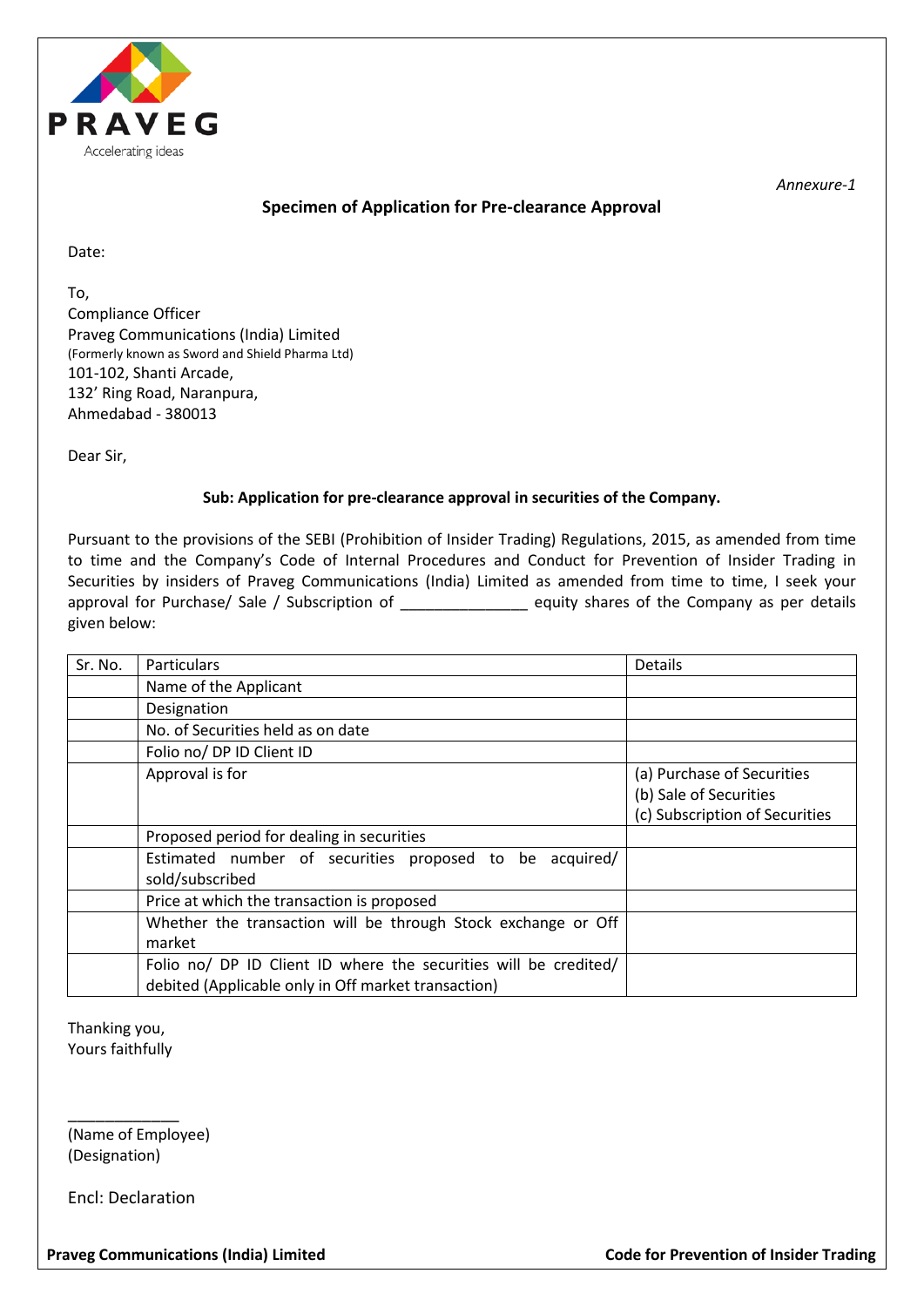

Specimen of Declaration to be accompanied with Application for Pre-clearance approval

## **Declaration**

To, Compliance Officer Praveg Communications (India) Limited (Formerly known as Sword and Shield Pharma Ltd) 101-102, Shanti Arcade, 132' Ring Road, Naranpura, Ahmedabad - 380013

I, (Name), (Designation) of the Company residing at (Address), am desirous of dealing in Equity shares of the Company as mentioned in my application dated for pre-clearance of the transaction.

(a) I further declare that I am not in possession of or otherwise privy to any unpublished Price Sensitive Information (as defined in the Company's Code of Conduct for prevention of Insider Trading (the Code) up to the time of signing this Undertaking.

(b) In the event that I have access to or received any information that could be construed as "Price Sensitive Information" as defined in the Code, after the signing of this undertaking but before executing the transaction for which approval is sought, I shall inform the Compliance Officer of the same and shall completely refrain from dealing in the securities of the Company until such information becomes public.

(c) I declare that I have not contravened the provisions of the Code as notified by the Company from time to time.

(d) I undertake to submit the necessary report within two days of execution of the transaction / a 'Nil' report if the transaction is not undertaken.

(e) If approval is granted, I shall execute the deal within 7 trading days of the receipt of approval failing which I shall seek pre-clearance again.

(f) I declare that I have made full and true disclosure in the matter.

\_\_\_\_\_\_\_\_\_\_\_\_\_\_\_\_\_ (Name of Employee) (Designation)

Place : Date :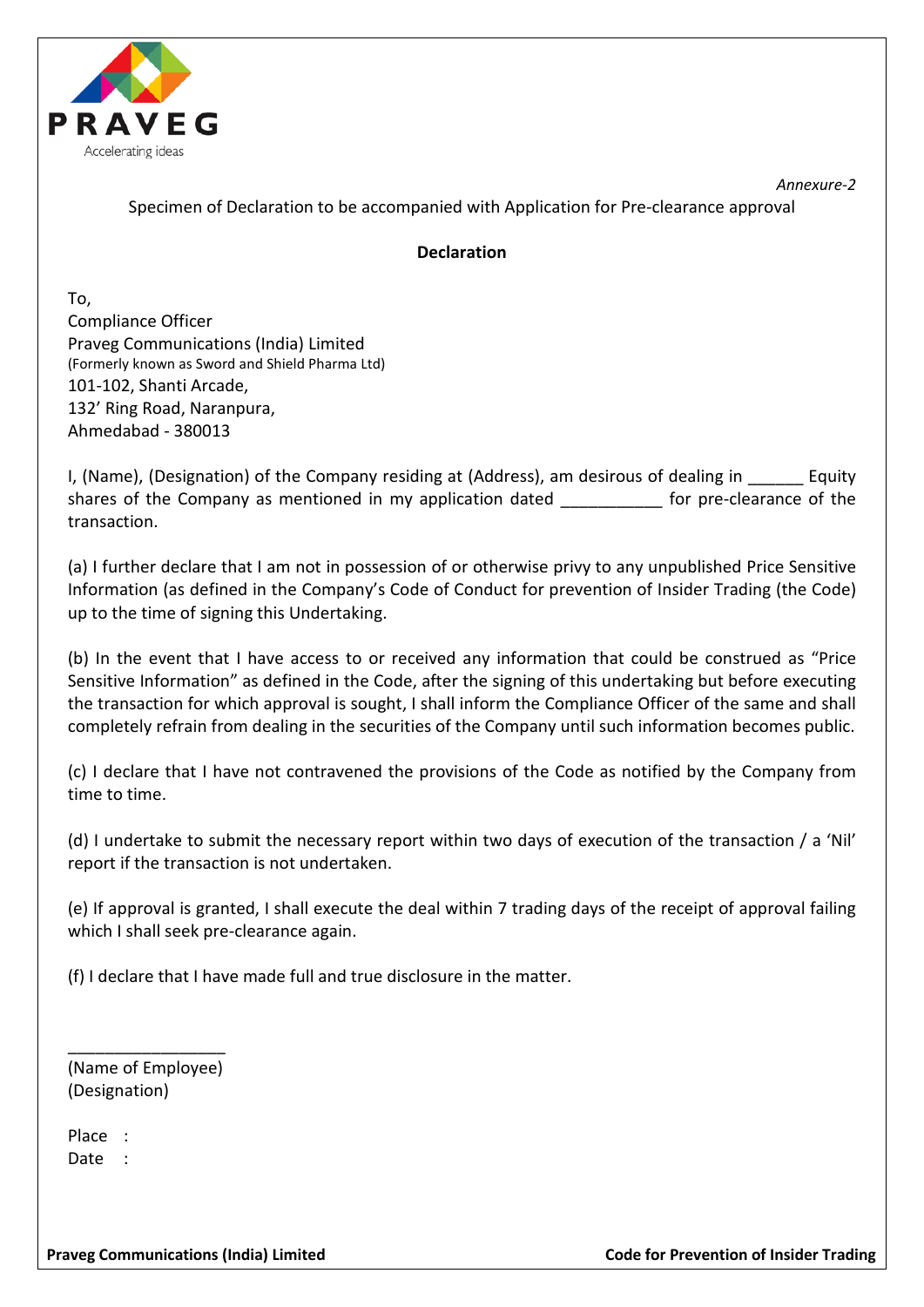

#### **Specimen for Pre-clearance approval**

*Annexure-3*

| To,          |  |
|--------------|--|
| Name:        |  |
| Designation: |  |
| Address:     |  |

This is to inform you that your request for dealing in equity shares of the Company as mentioned in your application dated **the said transaction** is approved. Please note that the said transaction must be completed on or before (date), that is within 7 trading days from today.

In case you do not execute the approved transaction /deal on or before the aforesaid date you shall require seeking fresh pre-clearance before executing any transaction/deal in the securities of the Company. Further, you are required to file, to the Company, the details of the executed transactions in the attached format within 2 days from the date of transaction/deal. In case the transaction is not undertaken a 'Nil' report shall be filed with the Company.

Yours faithfully, **For Praveg Communications (India) Limited**

#### **Compliance Officer**

Date :

Place :

Encl : Specimen for submission of details of transactions.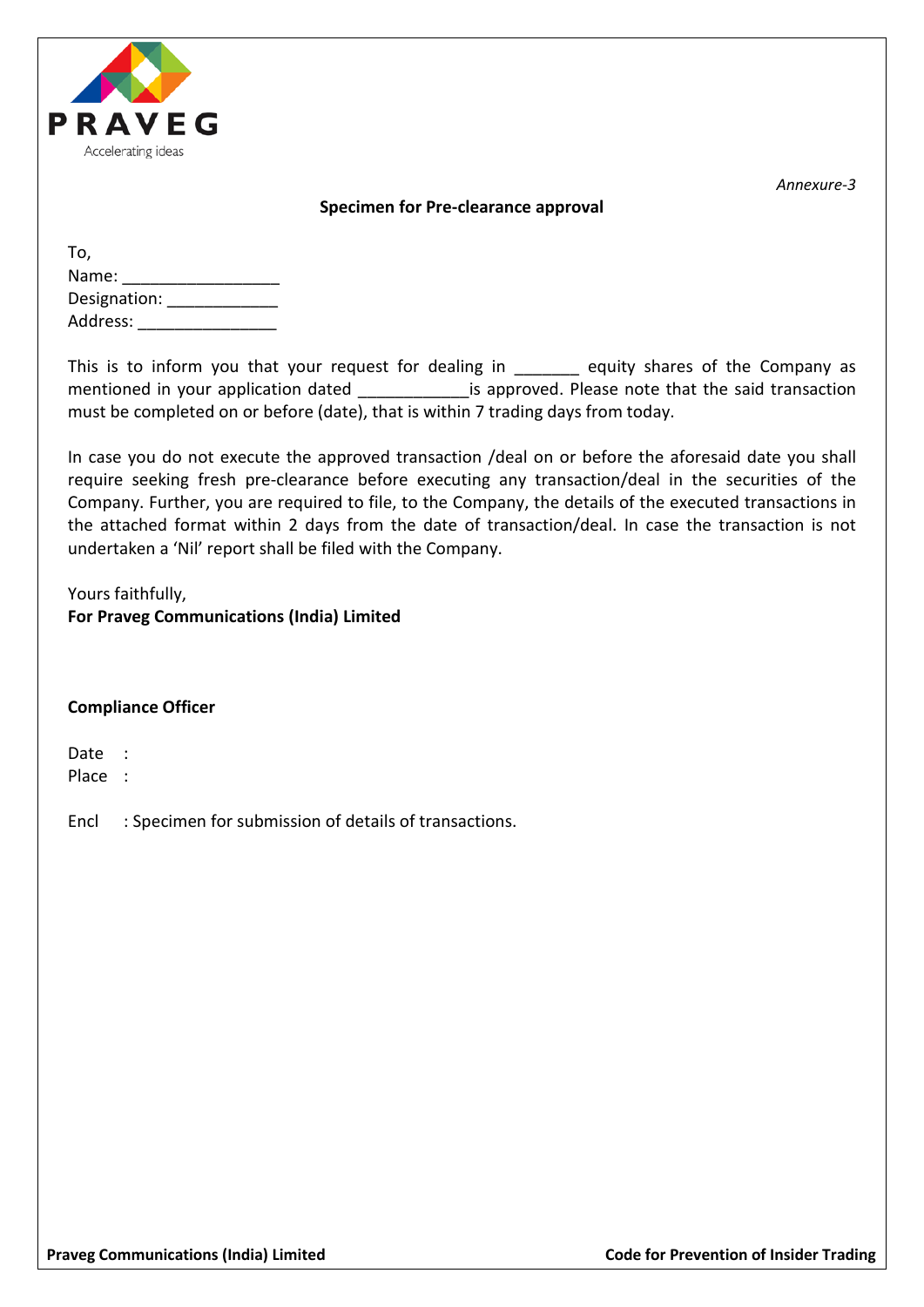

# **Specimen for disclosure of Transactions**

(To be submitted within 2 days of transaction/ dealing in securities)

To, Compliance Officer Praveg Communications (India) Limited (Formerly known as Sword and Shield Pharma Ltd) 101-102, Shanti Arcade, 132' Ring Road, Naranpura, Ahmedabad - 380013

I hereby inform that I

- have not bought / sold/ subscribed any securities of the Company or
- have bought/sold/subscribed to \_\_\_\_\_\_\_\_ securities as mentioned below on (date)

| Name of Holder |            |                              | No. of Securities   Mode of dealing   Folio no. / DP ID   Price | per                 |  |
|----------------|------------|------------------------------|-----------------------------------------------------------------|---------------------|--|
|                | dealt with | (Sale / Purchase / Client ID |                                                                 | securities (in Rs.) |  |
|                |            | Subscription)                |                                                                 |                     |  |
|                |            |                              |                                                                 |                     |  |

In connection with the aforesaid transaction(s), I hereby undertake to preserve, for a period of 5 years and produce to the Compliance officer / SEBI any of the following documents:

- 1. Broker's contract note.
- 2. Proof of payment to/from brokers.
- 3. Extract of bank passbook/statement (to be submitted in case of demat transactions).
- 4. Copy of Delivery instruction slip (applicable in case of sale transaction).

I undertake not execute a contra trade within period of six months. In case there is any urgent need to execute contra trade for these securities within the said period, I shall approach the Compliance Officer for necessary approval.

I declare that the above information is correct and that no provisions of the Company's Code and/or applicable laws/regulations have been contravened for effecting the above said transactions(s).

| Signature      | ٠ |
|----------------|---|
| Name of Holder |   |
| Designation    | ٠ |
|                |   |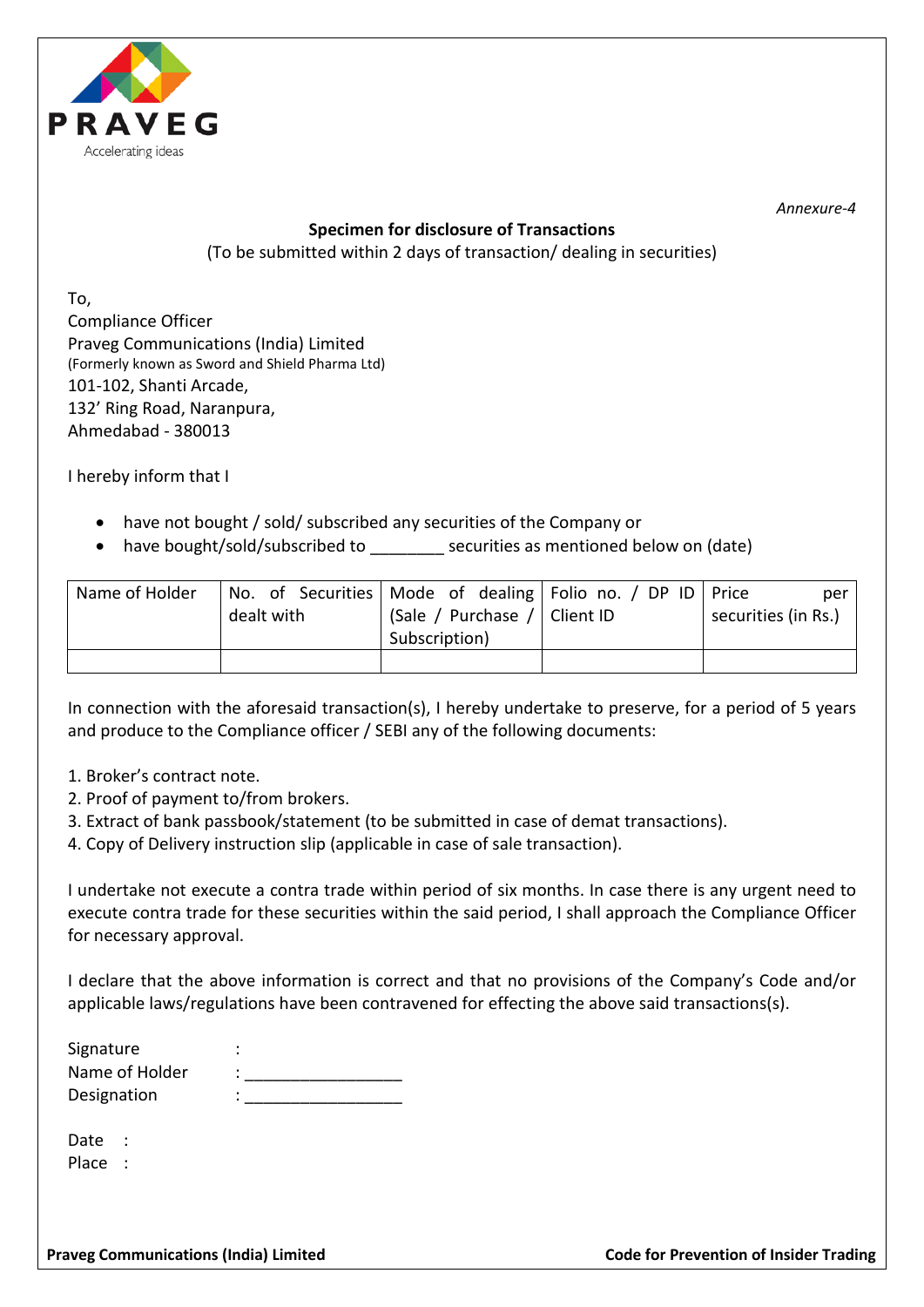

# **Specimen for Initial disclosure of Securities**

*Details of holdings in securities of the Company as on the date of the regulations taking effect*

To, Compliance Officer Praveg Communications (India) Limited (Formerly known as Sword and Shield Pharma Ltd) 101-102, Shanti Arcade, 132' Ring Road, Naranpura, Ahmedabad - 380013

ISIN of the company:

A. Details of Securities held by Promoter, Key Managerial Personnel (KMP), Director and other such persons as mentioned in Regulation 6(2)

| Name,             |  | PAN, $\vert$ Category of Person $\vert$ Securities held as on the date of $\vert \%$ of Shareholding |                              |  |  |  |  |        |  |  |
|-------------------|--|------------------------------------------------------------------------------------------------------|------------------------------|--|--|--|--|--------|--|--|
|                   |  | CIN/DIN & address   (Promoters/ KMP /                                                                | regulation coming into force |  |  |  |  |        |  |  |
| with contact nos. |  | Directors/                                                                                           | Type of security             |  |  |  |  | Number |  |  |
|                   |  | immediate relative   (For eg. - Shares, Warrants,                                                    |                              |  |  |  |  |        |  |  |
|                   |  | to/others etc)                                                                                       | Convertible Debentures etc.) |  |  |  |  |        |  |  |
|                   |  |                                                                                                      |                              |  |  |  |  |        |  |  |

Note: "Securities" shall have the meaning as defined under regulation 2(1)(i) of SEBI (Prohibition of Insider Trading) Regulations, 2015.

B. Details of Open Interest (OI) in derivatives of the company held by Promoter, Key Managerial Personnel (KMP), Director and other such persons as mentioned in Regulation 6(2)

|          |                                                                  | Open Interest of the Future contracts held as on $\vert$ Open Interest of the Option Contracts held as on $\vert$ |                                                           |  |  |  |
|----------|------------------------------------------------------------------|-------------------------------------------------------------------------------------------------------------------|-----------------------------------------------------------|--|--|--|
|          | the date of regulation coming into force                         | the date of regulation coming into force                                                                          |                                                           |  |  |  |
| Contract | Number of units   Notional value   Contract                      |                                                                                                                   | Number of units   Notional value                          |  |  |  |
|          | Specifications $ $ (contracts <sup>*</sup> lot $ $ in Rupee term | Specifications                                                                                                    | $\vert$ (contracts <sup>*</sup> lot $\vert$ in Rupee term |  |  |  |
|          | size)                                                            |                                                                                                                   | size)                                                     |  |  |  |
|          |                                                                  |                                                                                                                   |                                                           |  |  |  |
|          |                                                                  |                                                                                                                   |                                                           |  |  |  |

Note: In case of Options, notional value shall be calculated based on premium plus strike price of options

Signature Name & Designation :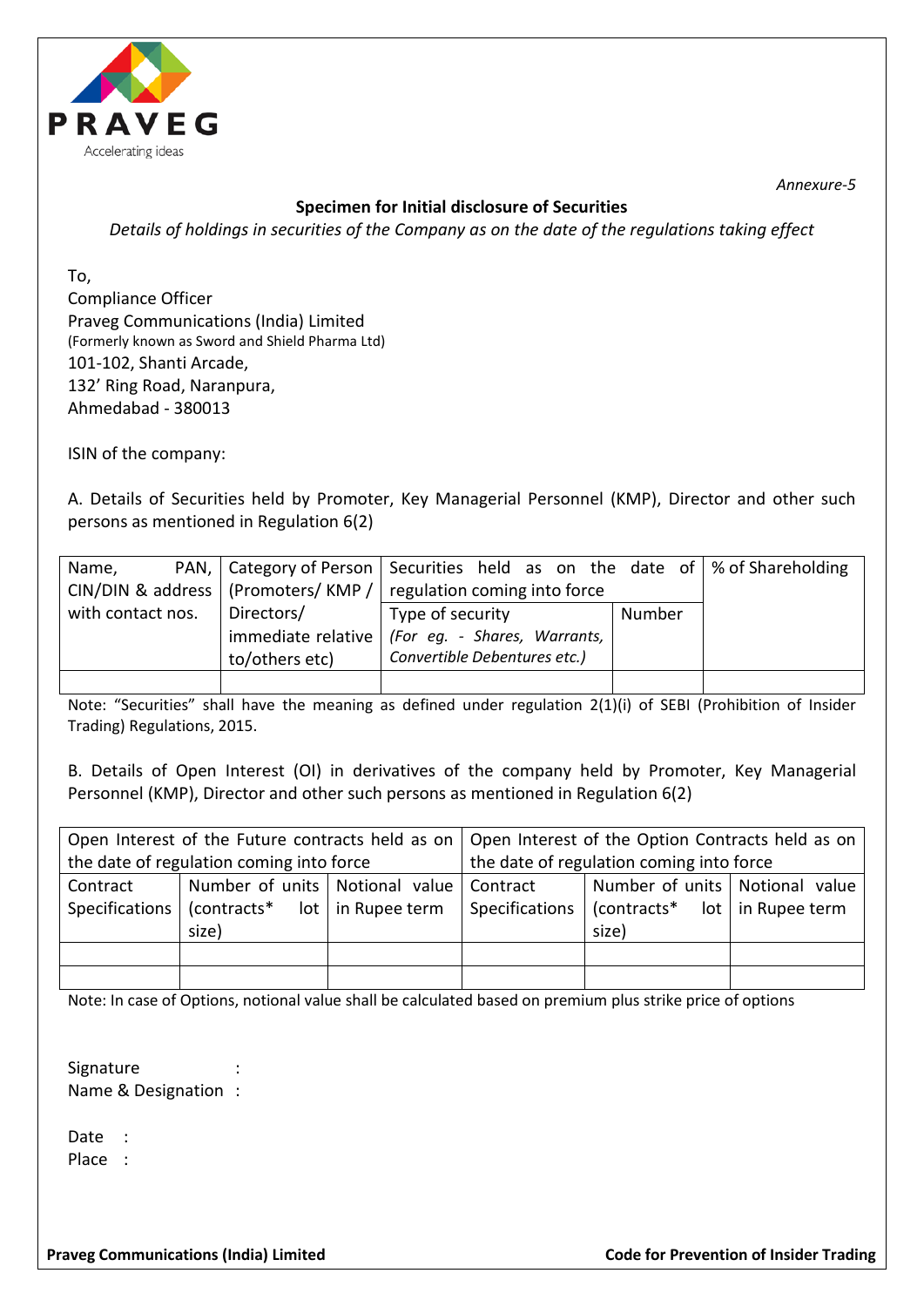

## **Specimen for Initial disclosure of Securities**

*Details of holding of securities of the Company as on the date of appointment or becoming a promoter or member of the promoter group*

To, Compliance Officer Praveg Communications (India) Limited (Formerly known as Sword and Shield Pharma Ltd) 101-102, Shanti Arcade, 132' Ring Road, Naranpura, Ahmedabad - 380013 ISIN of the company:

A. Details of Securities held on appointment of Key Managerial Personnel (KMP) or Director or upon becoming a Promoter of a listed company and other such persons as mentioned in Regulation 6(2)

| Name,        |   | PAN,   Category   | of | Date                                | of Securities held at the time of $\frac{1}{2}$   |        | οf           |
|--------------|---|-------------------|----|-------------------------------------|---------------------------------------------------|--------|--------------|
| CIN/DIN      | & | Person            |    | appointment                         | of becoming<br>Promoter                           |        | Shareholding |
| address      |   | with   (Promoters |    |                                     | Director / KMP or   appointment of Director / KMP |        |              |
| contact nos. |   | <b>KMP</b>        |    | Date of becoming   Type of security |                                                   | Number |              |
|              |   | <b>Directors</b>  |    | Promoter                            | Shares,<br>(For<br>eg.<br>$\sim$                  |        |              |
|              |   | immediate         |    |                                     | Warrants, Convertible                             |        |              |
|              |   | relative to       |    |                                     | Debentures etc.)                                  |        |              |
|              |   | others etc)       |    |                                     |                                                   |        |              |
|              |   |                   |    |                                     |                                                   |        |              |

Note: "Securities" shall have the meaning as defined under regulation 2(1)(i) of SEBI (Prohibition of Insider Trading) Regulations, 2015.

B. Details of Open Interest (OI) in derivatives of the company held on appointment of Key Managerial Personnel (KMP) or Director or upon becoming a Promoter of a listed company and other such persons as mentioned in Regulation 6(2)

|                | Open Interest of the Future contracts held at the time |                       | Open Interest of the Future contracts held at the time |                                  |                     |  |  |
|----------------|--------------------------------------------------------|-----------------------|--------------------------------------------------------|----------------------------------|---------------------|--|--|
|                | of becoming Promoter/appointment of Director/KMP       |                       | of becoming Promoter/appointment of Director/KMP       |                                  |                     |  |  |
| Contract       | Number of units   Notional value                       |                       | Contract                                               | Number of units   Notional value |                     |  |  |
| Specifications | (contracts*                                            | $lot$   in Rupee term | Specifications                                         | (contracts*                      | $lot$ in Rupee term |  |  |
|                | size)                                                  |                       |                                                        | size)                            |                     |  |  |
|                |                                                        |                       |                                                        |                                  |                     |  |  |
|                |                                                        |                       |                                                        |                                  |                     |  |  |

Note: In case of Options, notional value shall be calculated based on premium plus strike price of options

Signature Name & Designation :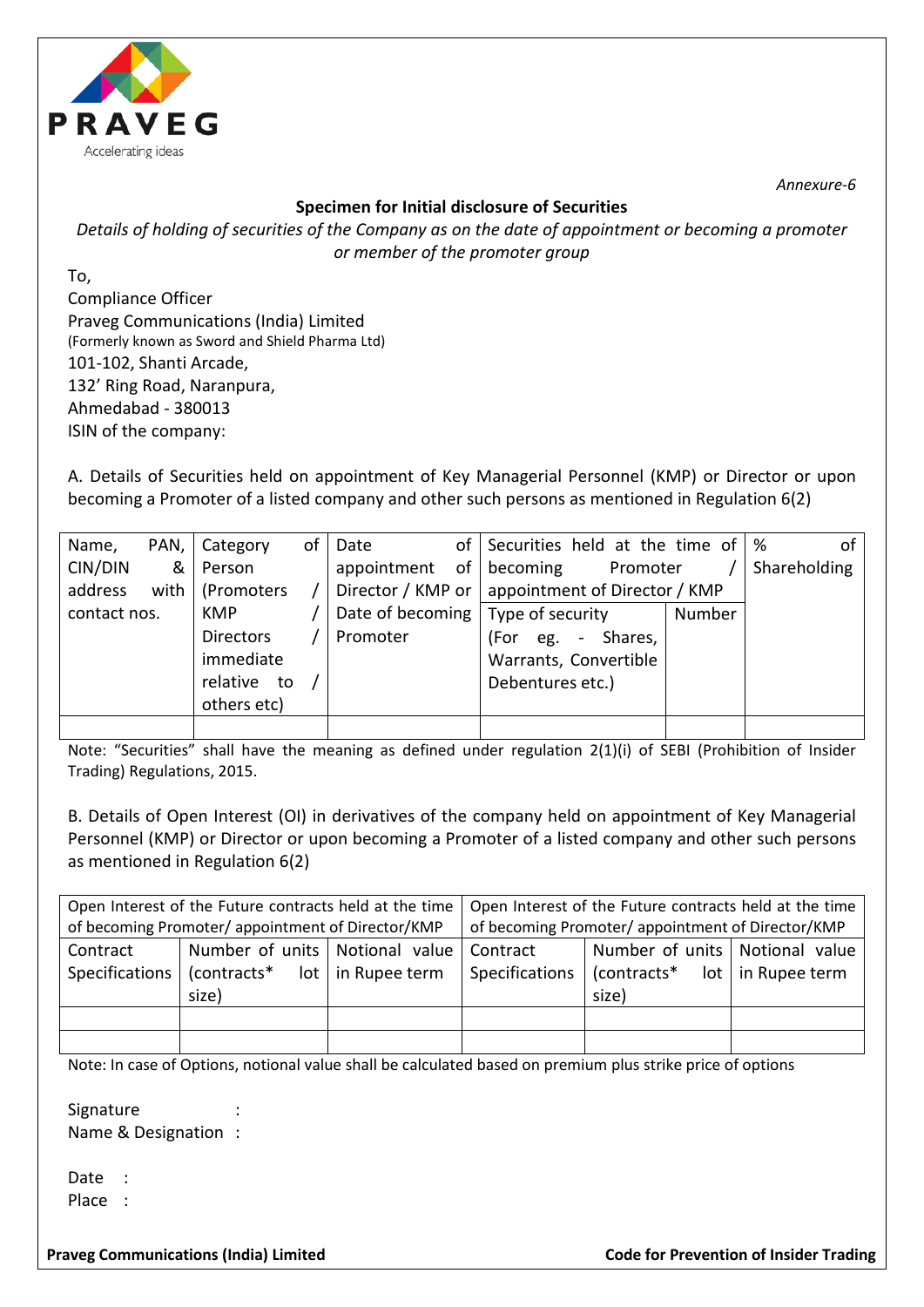

# **Specimen for Continual disclosure**

*For every promoter, member of the promoter group, designated person and director of the Company*

To,

Compliance Officer Praveg Communications (India) Limited (Formerly known as Sword and Shield Pharma Ltd) 101-102, Shanti Arcade, 132' Ring Road, Naranpura, Ahmedabad - 380013

ISIN of the company:

A. Details of change in holding of Securities of Promoter, Employee or Director of a listed company and other such persons as mentioned in Regulation 6(2)

| Nam              | Catego         | Securities held                 |      | Securities<br>acquired |          |                |              | Securities   |                           | Date        | of      | Date  | Mode            |
|------------------|----------------|---------------------------------|------|------------------------|----------|----------------|--------------|--------------|---------------------------|-------------|---------|-------|-----------------|
| e,               | of<br>ry       | prior                           | to   |                        | Disposed |                |              |              | held<br>allotment<br>post |             |         | of    | of              |
| PAN,             | Person         | acquisition                     |      |                        |          |                |              | acquisition/ |                           | advice/     |         | intim | acquis          |
| CIN/             | (Prom          | disposal                        |      |                        |          |                |              | disposal     |                           | acquisition |         | ation | ition $/$       |
| DIN,             | oter $/$       |                                 |      |                        |          |                |              |              |                           | of          | shares/ | to    | dispos          |
| &                | KMP /          |                                 |      |                        |          |                |              |              |                           | sale        | of      | comp  | al (on          |
| addr             | Direct         |                                 |      |                        |          |                |              |              |                           | shares      |         | any   | marke           |
| ess              | ors/           |                                 |      |                        |          |                |              |              |                           | specify     |         |       | $\sqrt{ }$<br>t |
| with             | immed          | Type of                         | No.  | Type of                | No.      | Value          | <b>Trans</b> | Type of      | No.                       | From        | To      |       | public          |
| cont             | iate           | securit                         | and  | securit                |          |                | act          | securit      | and                       |             |         |       |                 |
| act              | relativ        | y (For                          | % of | y (For                 |          |                | ion          | y (For       | % of                      |             |         |       | rights/         |
| nos.             | e              | eg.<br>$\overline{\phantom{a}}$ | shar | eg.                    |          |                | Type         | eg.          | shar                      |             |         |       | prefer          |
|                  | to/oth         | Shares,                         | e    | Shares,                |          |                | (Buy/        | Shares,      | e                         |             |         |       | ential          |
|                  | ers            | Warran                          | hold | Warran                 |          |                | Sale/        | Warran       | hold                      |             |         |       | offer /         |
|                  | etc.)          | ts,                             | ing  | ts,                    |          |                | Pledg        | ts,          | ing                       |             |         |       | off             |
|                  |                | Conver                          |      | Conver                 |          |                | e            | Conver       |                           |             |         |       | marke           |
|                  |                | tible                           |      | tible                  |          |                | Revo         | tible        |                           |             |         |       | t<br>$\sqrt{2}$ |
|                  |                | Debent                          |      | Debent                 |          |                | ke/          | Debent       |                           |             |         |       | Inter           |
|                  |                | ures                            |      | ures                   |          |                | Invok        | ures         |                           |             |         |       | se              |
|                  |                | $etc.$ )                        |      | etc.)                  |          |                | e)           | etc.)        |                           |             |         |       | transf          |
|                  |                |                                 |      |                        |          |                |              |              |                           |             |         |       | er,             |
|                  |                |                                 |      |                        |          |                |              |              |                           |             |         |       | <b>ESOPs</b>    |
|                  |                |                                 |      |                        |          |                |              |              |                           |             |         |       | etc.)           |
| $\boldsymbol{1}$ | $\overline{2}$ | 3                               | 4    | 5                      | 6        | $\overline{z}$ | 8            | 9            | 10                        | 11          | 12      | 13    | 14              |
|                  |                |                                 |      |                        |          |                |              |              |                           |             |         |       |                 |

Note: "Securities" shall have the meaning as defined under regulation 2(1)(i) of SEBI (Prohibition of Insider Trading) Regulations, 2015.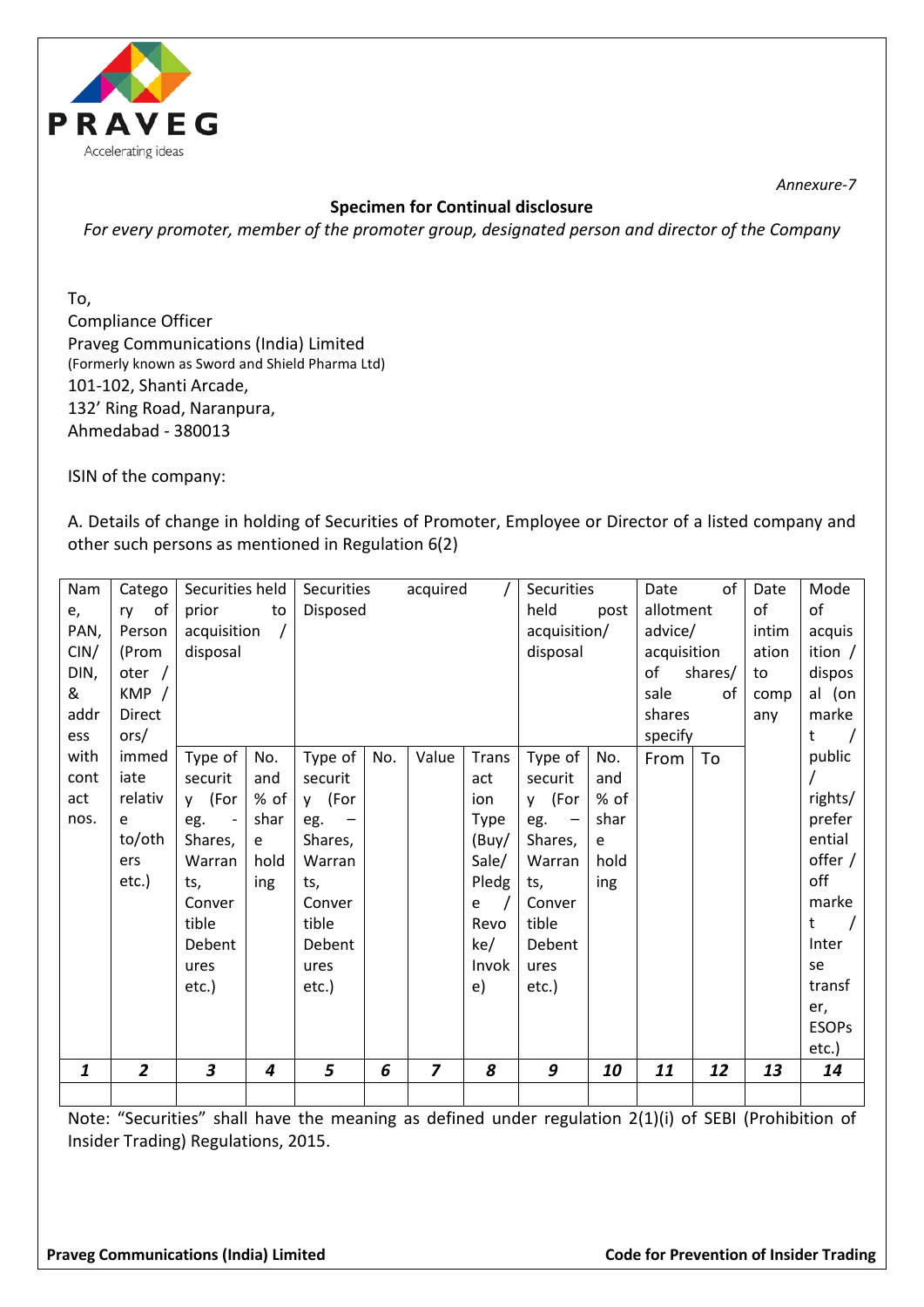

B. Details of trading in derivatives of the company by Promoter, Employee or Director of a listed company and other such persons as mentioned in Regulation 6(2)

| Trading in derivatives (Specify type of contract, Futures or Options etc.) | Exchange on    |                                   |             |           |             |          |
|----------------------------------------------------------------------------|----------------|-----------------------------------|-------------|-----------|-------------|----------|
| of<br><b>Type</b>                                                          | Contract       |                                   | Buy         | Sell      | which the   |          |
| contract                                                                   | specifications | Number of<br>Notional<br>Notional |             | Number of | trade was   |          |
|                                                                            |                | Value                             | units       | Value     | units       | executed |
|                                                                            |                |                                   | (contracts* |           | (contracts* |          |
|                                                                            |                |                                   | lot size)   |           | lot size)   |          |
| 15                                                                         | 16             | 17                                | 18          | 19        | 20          | 21       |
|                                                                            |                |                                   |             |           |             |          |

Note: In case of Options, notional value shall be calculated based on premium plus strike price of options.

Signature : Name & Designation :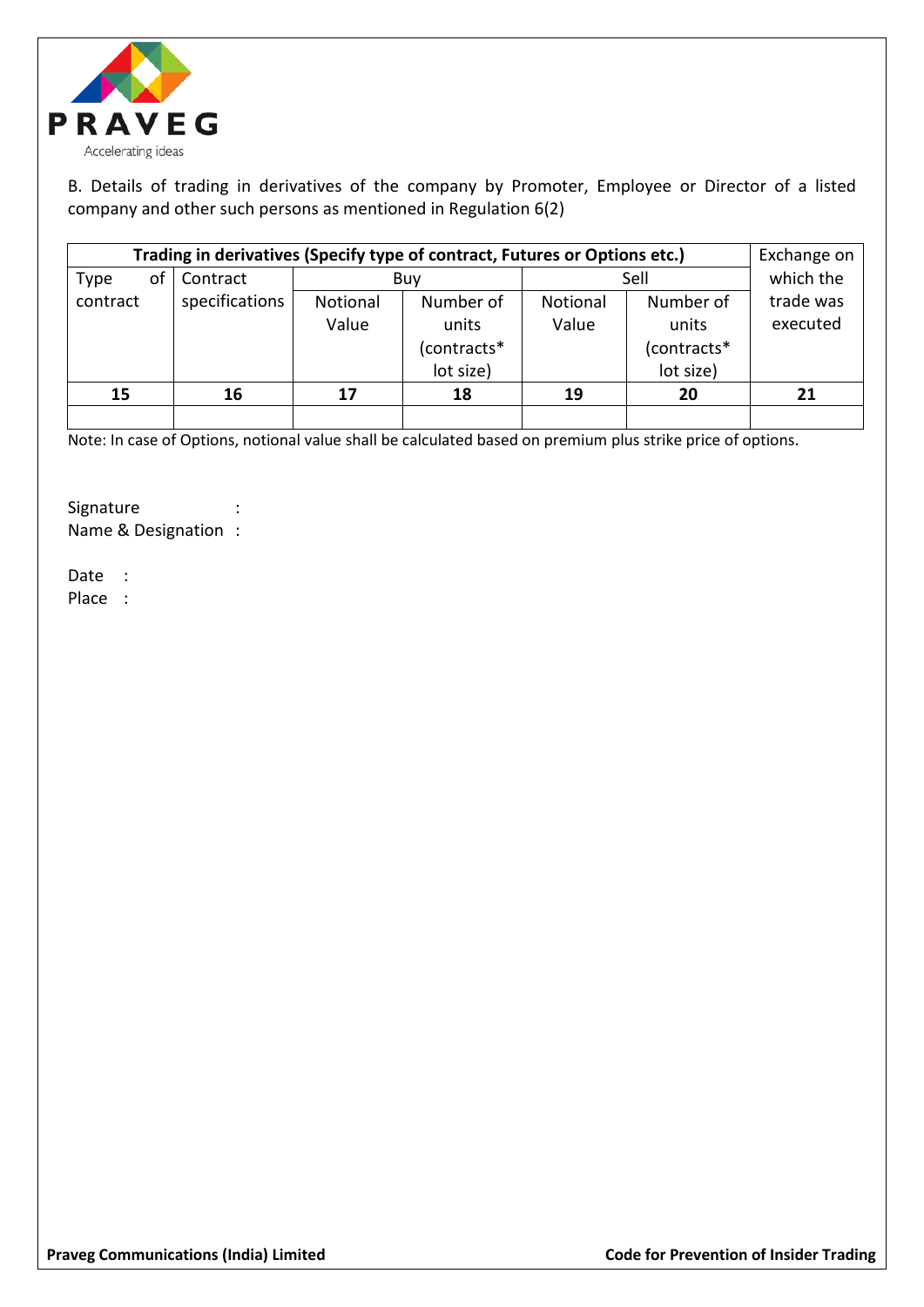

# **Specimen for Continual disclosure** *For Other Connected Person identified by the Company*

To, Compliance Officer Praveg Communications (India) Limited (Formerly known as Sword and Shield Pharma Ltd) 101-102, Shanti Arcade, 132' Ring Road, Naranpura, Ahmedabad - 380013

ISIN of the company:

A. Details of change in holding of Securities by other connected persons as identified by the company

| $\mathbf{1}$ | $\overline{2}$ | 3                               | $\overline{\mathbf{4}}$ | 5                 | 6        | $\overline{z}$ | 8            | 9                  | 10   | 11          | 12      | 13    | 14              |
|--------------|----------------|---------------------------------|-------------------------|-------------------|----------|----------------|--------------|--------------------|------|-------------|---------|-------|-----------------|
|              |                |                                 |                         |                   |          |                |              |                    |      |             |         |       | etc.)           |
|              |                |                                 |                         |                   |          |                |              |                    |      |             |         |       | <b>ESOPs</b>    |
|              |                |                                 |                         |                   |          |                |              |                    |      |             |         |       | er,             |
|              |                | etc.)                           |                         | etc.)             |          |                | e)           | etc.)              |      |             |         |       | transf          |
|              |                | ures                            |                         | ures              |          |                | Invok        | ures               |      |             |         |       | se              |
|              |                | Debent                          |                         | Debent            |          |                | ke/          | Debent             |      |             |         |       | Inter           |
|              |                | tible                           |                         | tible             |          |                | Revo         | tible              |      |             |         |       | t<br>$\sqrt{ }$ |
|              |                | Conver                          |                         | Conver            |          |                | e            | Conver             |      |             |         |       | marke           |
|              |                | ts,                             | ing                     | ts,               |          |                | Pledg        | ts,                | ing  |             |         |       | off             |
|              |                | Warran                          | hold                    | Warran            |          |                | Sale/        | Warran             | hold |             |         |       | offer /         |
|              |                | Shares,                         | e                       | Shares,           |          |                | (Buy/        | Shares,            | e    |             |         |       | ential          |
| nos.         |                | eg.<br>$\overline{\phantom{a}}$ | shar                    | eg.               |          |                | <b>Type</b>  | eg.                | shar |             |         |       | prefer          |
| act          |                | (For<br>y.                      | % of                    | y (For            |          |                | ion          | y (For             | % of |             |         |       | rights/         |
| cont         |                | securit                         | and                     | securit           |          |                | act          | securit            | and  |             |         |       |                 |
| with         |                | Type of                         | No.                     | Type of           | No.      | Value          | <b>Trans</b> | Type of            | No.  | From        | To      |       | public          |
| ess          |                |                                 |                         |                   |          |                |              |                    |      | specify     |         |       | $\sqrt{ }$<br>t |
| addr         |                |                                 |                         |                   |          |                |              |                    |      | shares      |         | any   | marke           |
| &            |                |                                 |                         |                   |          |                |              |                    |      | sale        | of      | comp  | al (on          |
| DIN,         | any            |                                 |                         |                   |          |                |              |                    |      | of          | shares/ | to    | dispos          |
| CIN/         | comp           | disposal                        |                         |                   |          |                |              | disposal           |      | acquisition |         | ation | ition $/$       |
| PAN,         | with           | acquisition                     |                         |                   |          |                |              | acquisition/       |      | advice/     |         | intim | acquis          |
| e,           | ction          | prior                           | to                      |                   | Disposed |                |              |                    | post | allotment   |         | of    | of              |
| Nam          | Conne          | Securities held                 |                         | <b>Securities</b> |          | acquired       |              | Securities<br>held |      | Date        | of      | Date  | Mode            |
|              |                |                                 |                         |                   |          |                |              |                    |      |             |         |       |                 |

Note: "Securities" shall have the meaning as defined under regulation 2(1)(i) of SEBI (Prohibition of Insider Trading) Regulations, 2015.